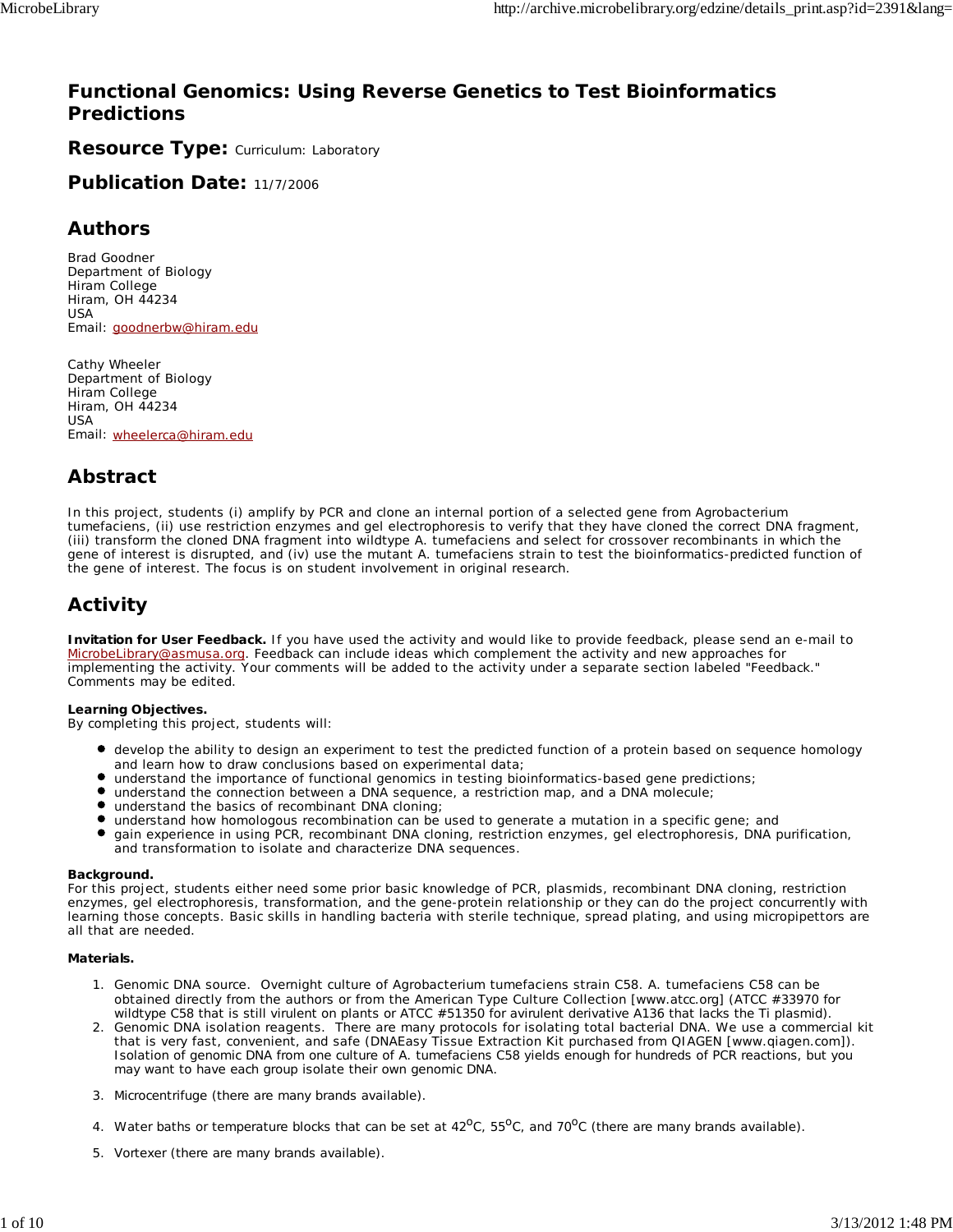- 6. Micropipettors in the 1-10 ul, 10-100 ul, and 100-1000 ul ranges (there are many brands available).
- 7. 100% Isopropanol (available from many suppliers).
- 8. PCR Reagents To control contamination and conserve reagents, we use Ready-to-Go PCR Beads purchased from GE Healthcare [www.amershambiosciences.com]. We design primers using the Primer3 website [http://frodo.wi.mit.edu /cgi-bin/primer3/primer3.cgi/] and order primers from Invitrogen [www.invitrogen.com]. Typically, we have each group use a different pair of primers. You can design your own or use some of those given in the notes and hints section of the faculty version of the procedure.
- 9. PCR Thermocycler (there are many brands available).
- 10. DNA Gel Elution Reagents We use a commercial kit that is very fast, convenient, and safe (QIAQuick DNA Purification Kit purchased from QIAGEN [www.qiagen.com]). You will need a separate gel elution for each PCR reaction that is run out on an agarose gel.
- 11. Microbalance able to accurately measure in the milligram range (there are many brands available).
- 12. 3 M Sodium Acetate.
- 13. Cloning Vector We use the plasmid pCR2.1TOPO, purchased from Invitrogen [www.invitrogen.com], that comes previously cut in order to have a 3' overhang of a single T residue on each end. Topoisomerase I from *Vaccinia* virus, which has ligase activity,is covalently linked to the cut plasmid. pCR2.1 carries a ampicillin/carbenicillin resistance gene and the cloning site is situated within a lacZ gene to allow for blue-white screening. The salt solution needed for ligation of PCR products to pCR2.1TOPO (1.2 M NaCl, 0.6 M MgCl2) comes with the cloning vector. You will need enough vector to cover one ligation for each separate PCR product to be cloned.
- 14. Chemically competent E. coli cells Many genotypes will allow for blue-white screening, but we use TOP-10 competent cells purchases from Invitrogen [www.invitrogen.com] along with the pCR2.1TOPO cloning kit. These cells allow for blue-white screening without the need for IPTG. You will need one tube of competent cells for each ligation.
- 15. SOC broth (see recipes).
- 16. LB + Ampicillin (50 ug/ml) + Xgal plates (see recipes; may have to add IPTG if *E. coli* strain is lacl<sup>+</sup>).
- 17. LB + Ampicillin (50 ug/ml) broth (see recipes).
- 18. Plasmid Isolation Reagents There are many protocols for plasmid DNA isolation. We use the QIASpin MiniPrep Plasmid Isolation Kit purchased from QIAGEN [www.qiagen.com]. If each group picks 2-3 separate transformants to check for plasmid vectors containing PCR inserts, then you will need 2-3 times the number of transformations performed.
- 19. Sterile Toothpicks Flat toothpicks work better than round pointed toothpicks.
- 20. Spread Plating Spreaders Bent glass or metal rods that are sterilized in 95% ethanol, flamed to remove the ethanol, and used to spread bacteria cultures across solid media.
- 21. 95% Ethanol for sterilizing spreaders.
- 22. Restriction Enzymes.
- 23. Agarose Gel Electrophoresis Equipment.
- 24. 5X Gel Loading Buffer (see recipes).
- 25. Safe DNA Visualization Stain Molecular Probes [www.molecularprobes.com] makes some nice alternatives to ethidium bromide such as SYBR Green and SYBR Safe.
- 26. Electrocompetent *A. tumefaciens* C58 cells (see recipes; you will have to make these yourself).
- 27. Electroporator & Electroporation Cuvettes (we use a Bio-Rad MicroPulser Electroporator and Gene Pulse/MicroPulser Cuvettes with 0.1 cm gap).
- 28. MG/L broth (see recipes).
- 29. LB + Carbenicillin (50 ug/ml) plates (see recipes).
- Materials and protocols requested by students for their independent experiments to test their mutant strains (usually 30. growth media, enzyme assay materials).

#### **Procedure—Student Version.**

Available as a PDF

#### **Procedure—Faculty Version.**

There is no doubt that genomics and bioinformatics have revolutionized biology over the past few years. However, their impact on education has lagged and a new revolution is possible in the undergraduate curriculum. For example, the publication of the complete genome sequence of the bacterial pathogen *Agrobacterium tumefaciens* strain C58 had 11 undergraduates as authors (6) and that work built upon a genetic and physical map of *A. tumefaciens* C58 constructed by eight undergraduates (5). This multiweek lab project takes the next step by putting undergraduates in charge of testing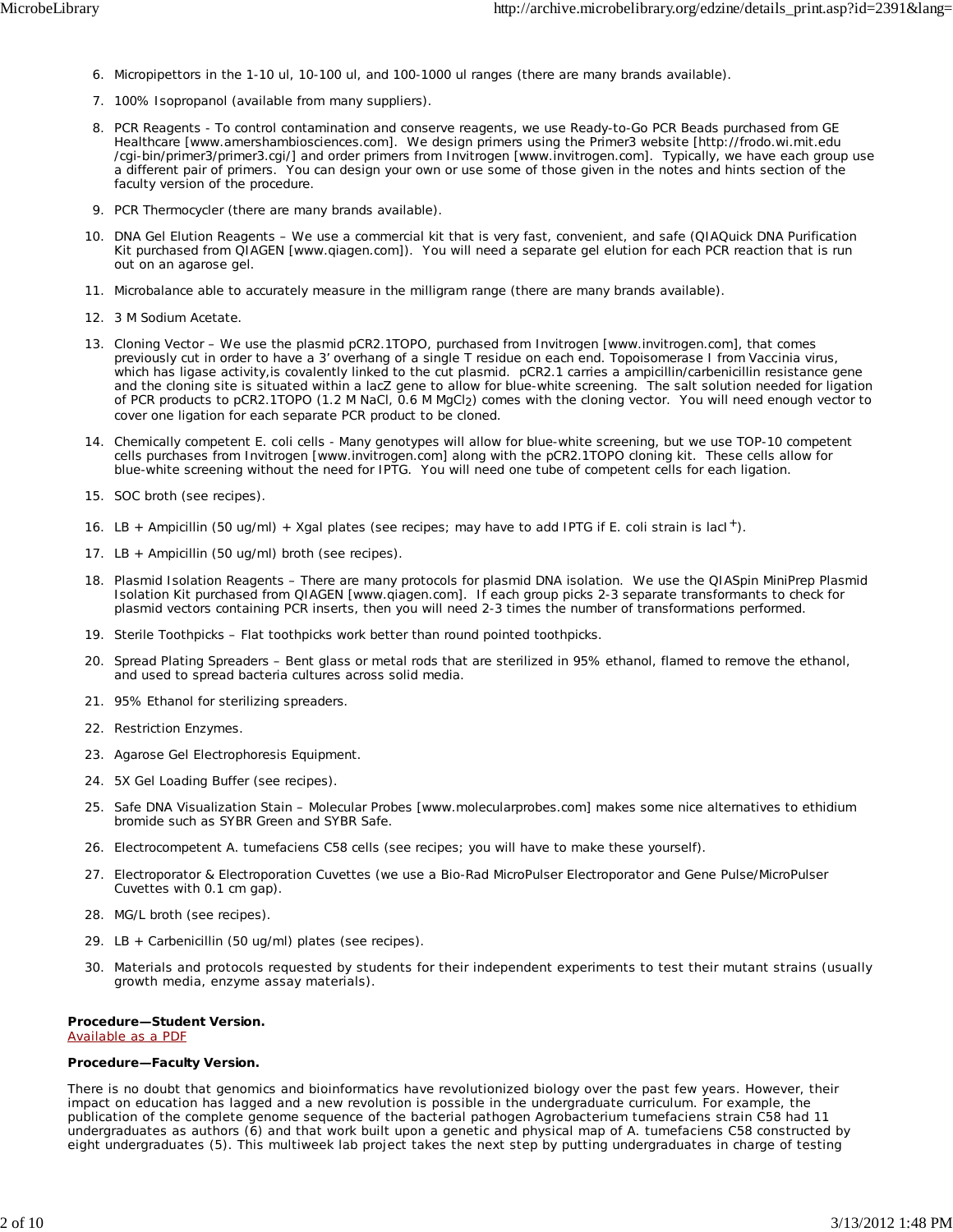predicted gene function through original experiments within the confines of a course. The project was originally written for students in a molecular and cellular biology course, but it could also be done in a genetics, microbiology, or biotechnology course. Also, the general strategy of mutant generation and student-driven experimental design and mutant testing should potentially apply to a wide range of bacteria.

The project can be done as written over 6 to 8 weeks of lab with some outside time required. The methods in the student version involve several commercially available kits, but these could be substituted with kits from other manufacturers or home-grown protocols that accomplish the same tasks. The method section is repeated below with explanations for instructors in italics and additional notes and hints at the end.

#### Methods

#### General microbiology techniques:

*For fastest growth,* A. tumefaciens *and* E. coli *cultures should be maintained at 25 to 30°C and 37°C, respectively, with aeration (shaking for liquid cultures). LB broth or agar medium works well for both bacterial species, but special medium (SOC for* E. coli *and MG/L for* A. tumefaciens*) is needed for cell recovery after transformation. Where needed, the antibiotics ampicillin and carbenicillin should be used at final concentrations of 50 µg/ml and 20 µg/ml, respectively. Liquid cultures can be grown in a temperature-controlled shaker incubator while plate cultures can be grown in a standard incubator. If temperature-controlled conditions are unavailable, growth at room temperature is okay, but you should expect longer growth times.*

*Timeline of basic steps (assuming one 3-hour lab session per week plus 0.5 to 1 hour extra outside of designated lab time):*

*Week 1 – Isolation of genomic DNA, PCR amplification of internal gene fragment, and gel electrophoresis of PCR reactions (outside of lab time)*

*Week 2 – Purification of PCR product from gel, ligation of PCR product into plasmid, and transformation of ligation into competent* E. coli *(part of transformation takes place outside of lab)*

*Week 3 – Inoculation of transformant* E. coli *colonies into growth medium (outside of lab time), isolation of plasmid DNA, restriction endonuclease digestion of plasmid DNA, and gel electrophoresis of restriction digestions (outside of lab time)*

*Week 4 – Analysis of gel electrophoresis results and transformation of positive plasmid clone DNAs into competent* A. tumefaciens *C58 (part of transformation takes place outside of lab)*

*Week 5 – Restreaking of transformant* A. tumefaciens *C58 gene disruption mutants, brainstorming on possible experiments to test predicted gene function, and preparation of experimental materials*

*Weeks 6 and 7 – Experiments to test predicted gene function in* A. tumefaciens *C58 gene disruption mutants*

Genomic DNA Isolation (instructions modified from QIAGEN DNAEasy kit manual; buffer ATL, proteinase K, buffer AL, buffer AW1, buffer AW2, and buffer AE solutions are included with the kit):

1. Transfer 1.5 ml of an overnight culture of *A. tumefaciens* C58 into a microcentrifuge tube and spin down the cells for 1 minute at maximum speed (16,000 rpm). *The bacterial culture can be started 1 to 2 days before this procedure*.

2. Discard the culture supernatant by gently pouring it into a biohazard bag (keep the pellet on the high side of the tube to avoid losing cells). Resuspend the cell pellet in 180 ul of buffer ATL. This is just a standard physiological buffer.

3. Add 20 µl of proteinase K solution and mix by vortexing briefly. Incubate the mixture at 55°C for 15 minutes. Proteinase K helps degrade the bacterial cell wall.

4. Vortex the tube for 15 seconds. Add 200 ul of buffer AL to the sample and mix thoroughly by vortexing, then incubate the sample at 70°C for 10 minutes. Buffer AL contains guanidine hydrochloride, a chaotropic salt which disrupts membranes and solubilizes lipids and proteins. (If you see a white precipitate after adding buffer AL, don't worry. Vortex the sample well and the material should dissolve during the incubation at 70°C. The precipitate does not interfere with genomic DNA isolation.)

5. Add 200 µl of ethanol (96 to 100%) to the sample and mix thoroughly by vortexing. The ethanol helps with the solubilization of cellular materials that will allow the cell lysate to pass through the DNA-binding column easily.

6. Pipette the entire mixture into a DNAEasy spin column placed in a 2-ml collection tube (make sure you label the top of the spin column). Centrifuge the tube at 8,000 rpm (~6,000 x g) for 1 minute. The spin column contains specially-treated tiny silica beads which will bind nucleic acids preferentially under high salt conditions (which we have here).

7. Discard the flowthrough and collection tube into a biohazard bag, but DO NOT THROW AWAY THE SPIN COLUMN (IT HAS YOUR GENOMIC DNA). Place the spin column in a new 2-ml collection tube, add 500 µl of buffer AW1, and centrifuge at 8,000 rpm for 1 minute. Buffer AW1 is a wash buffer containing guanidine hydrochloride, ethanol, and high salt to wash away unwanted proteins, etc., while allowing the genomic DNA to stay attached to the column material.

8. Discard the flowthrough and collection tube into a biohazard bag, but DO NOT THROW AWAY THE SPIN COLUMN (IT HAS YOUR GENOMIC DNA). Place the spin column in a new 2-ml collection tube, add 500 µl of buffer AW2, and centrifuge at 8,000 rpm for 3 minutes. Buffer AW2 is a high salt and ethanol wash buffer without guanidine hydrochloride. The extra spin time ensures that the wash buffer is removed completely before the elution step.

9. Very carefully, discard the flowthrough and collection tube into a biohazard bag (you don't want any liquid on the spin column). Place the spin column in a sterile microcentrifuge tube (properly labeled) and pipette 200 µl of buffer AE directly onto the top surface membrane of the spin column. Buffer AE is a very low salt buffer. Incubate at room temperature for 1 minute, then centrifuge for 1 minute at 8,000 rpm to elute the DNA from the column. NOW YOU WANT TO KEEP THE SOLUTION, SO THROW AWAY ONLY THE SPIN COLUMN AND KEEP THE TUBE CONTAINING THE DNA SOLUTION.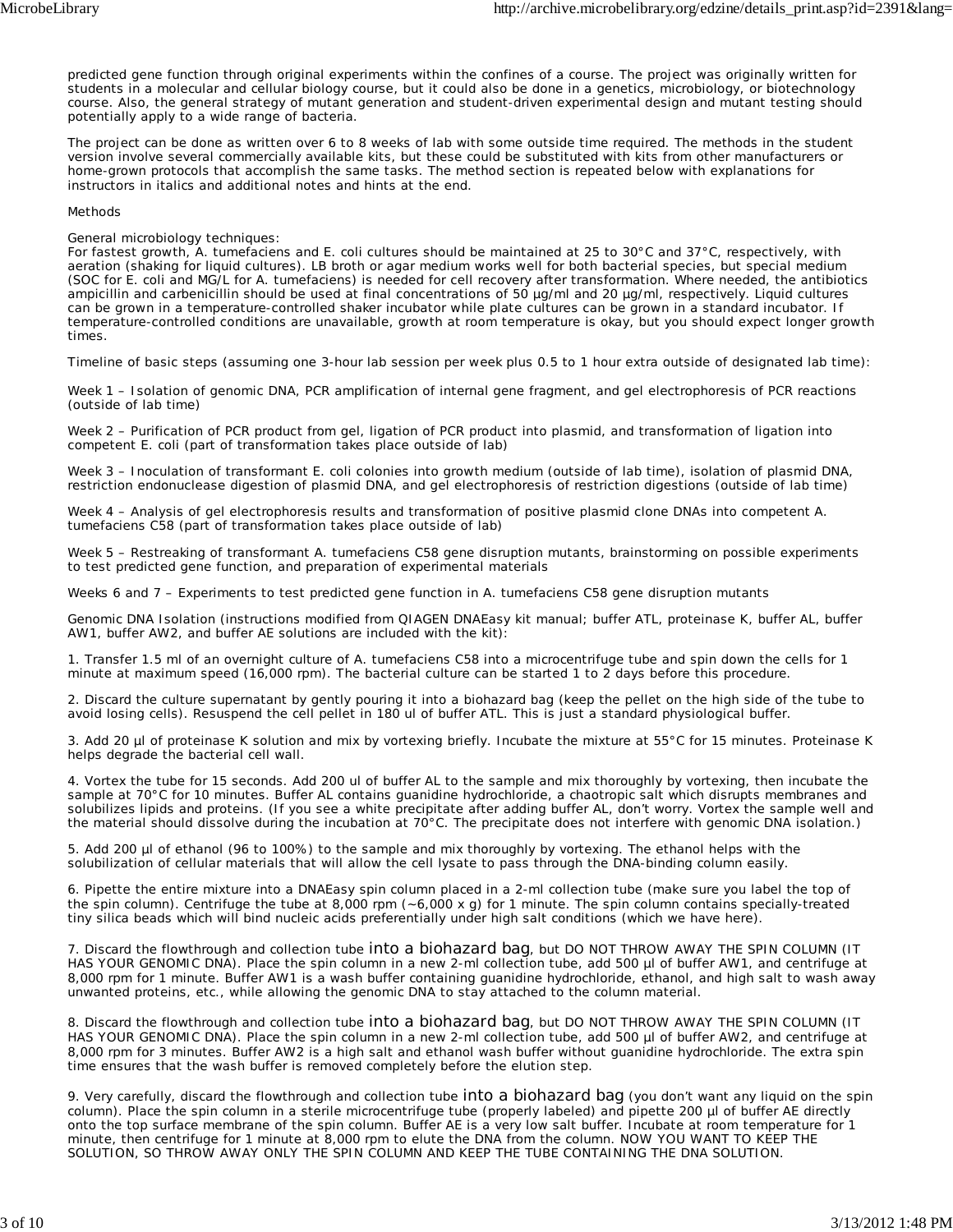PCR Amplification of Internal Gene Fragments:

1. Transfer a Ready-to-Go PCR bead to an appropriately-sized tube for your PCR thermocycler. Label the tube with the name of the gene for which you are amplifying an internal fragment. *The Ready-to-Go PCR beads are very hygroscopic and must be maintained in a tightly sealed container containing Dri-Rite or similar drying agents. Beads that appear much smaller than normal have already absorbed some water from the atmosphere and will probably not work*.

2. To the PCR bead, add 22 µl of sterile distilled water, 1 µl of primer #1 for your gene of interest, 1 µl of primer #2 for your gene of interest, and finally 1 µl of *Agrobacterium* genomic DNA. Put your tube on ice until everyone is ready to place their tubes in the PCR thermocycler. After cycling is completed, reaction mixtures will be stored at –20°C. *Adding the genomic DNA last after putting all the other materials away helps ensure that your PCR primers never get contaminated with genomic DNA*.

3. Set up the PCR thermocycler for 1 cycle of 94°C, 3 minutes; then 30 cycles of 94°C, 30 seconds, 60°C, 30 seconds, 72°C, 1 minute; 1 cycle of 72°C, 5 minutes; and finally a 4°C hold. Start the run. Once the thermocycler heat block comes up to 80°C in the first cycle, add all the PCR reaction tubes to the heat block (be careful!). This is known as a hot start to ensure that all the genomic DNA denatures at the same time and the PCR primers bind to the proper targets at the first annealing step. *These PCR conditions are optimal for the PCR primers that we have designed, but you may need to change the annealing temperature if you design your own primers*.

Gel Electrophoresis:

1. Add 5 µl of 5X loading buffer to each of your PCR reactions, mix, and spin down briefly in a microcentrifuge. Loading buffer consists of three components: (i) EDTA, which chelates magnesium, stopping any reaction of DNA with enzymes, (ii) glycerol, to make the density of the sample greater than the salt solution so that the sample will sink to the bottom of the hole, and (iii) a negatively charged blue dye (bromophenol blue) which enables you to monitor the loading process and the progress of the electrophoresis.

2. Practice loading samples into wells using the gel marked "practice" and the solution marked "practice sample." Don't worry about loading under buffer, the loading buffer makes the sample dense enough to sink to the bottom of a well. Load 25 µl into each of a couple of wells. Try to hold the end of your pipettor tip just into the top of the well. Don't jam it into the bottom of the well. Gently expel the sample into the well. When finished, keep your thumb depressed on the pipettor while you lift your hand up.

3. Load your PCR reactions (a total of 30 µl per reaction) into separate wells on the gel. Obviously, it is essential to record carefully which sample went into which well! After everyone has loaded their samples and DNA standards have been loaded in additional wells, the gel is closed and the electricity is turned on. You won't be able to see the DNA move, but the blue dye will move towards the positive pole at about the same speed as a DNA molecule of 300 bp in size. When the dye nears the end of the gel, it is done. The gel is then stained with a fluorescent dye that binds to DNA and RNA. The gel is then stained with the fluorescent dye, ethidium bromide, which binds to DNA and RNA. The gel is ready to be photographed. The electrophoresis takes several hours and the staining another 10 or 15 minutes. You therefore will probably not be around to see what happened to your gel, but you will get a picture of your gel results. REMIND YOUR INSTRUCTOR NOT TO THROW OUT THE GEL BECAUSE YOU WILL NEED TO CUT OUT SOME DNA FRAGMENTS LATER! *A 1% agarose gel works well for DNA fragments of 200 bp up to 5 kbp. Nontoxic alternatives to ethidium bromide, such as SYBR Green from Molecular Probes, should be used to visualize DNA in agarose gels. Stress to students the need to be ever vigilant when staining and photographing gels using ultraviolet (UV) light sources.*

Cleanup of PCR Product (instructions modified from QIAGEN QIAQuick kit manual; buffer QG, buffer PE, and buffer EB solutions are included with the kit):

1. Looking at your stained gel, determine the fragment that represents your correct PCR product. Carefully using a safety scalpel or other approved safe cutting instrument, previously sterilized by ethanol wipe or dip, cut out the region you desire (REMEMBER THE WARNING ABOUT UV SOURCES—YOU WILL HAVE TO DO THIS WEARING A UV-OPAQUE FACE MASK WITH YOUR GEL ILLUMINATED BY A UV BOX). Transfer the gel slice(s) into a fresh labeled microcentrifuge tube. *Always take an opportunity to stress lab safety to students.*

2. Use an empty microcentrifuge tube to tare a microbalance, then weigh your tube. If your gel slice weighs more than 300 mg, then you need to cut it in half, split it between two tubes, and reweigh the tubes.

3. Add 3 gel volumes of buffer QG. This means that if your gel slice weighed 200 mg, you would add  $3 \times 200 = 600$  µl of buffer QG to your tube. Incubate your tube at 55°C for 10 minutes or until your gel slice is fully dissolved, vortexing your tube briefly every 3 minutes.

4. Check the color of your solution. It should be yellow. If it is orange or violet, then add 10 µl of 3 M NaOAc, pH 5 (sodium acetate) to your tube to lower the pH. The binding of the DNA to the QIAquick column membrane is most efficient at a pH < 7.5. Buffer QC has a pH-sensitive color indicator.

5. Add 1 gel volume of isopropanol to your tube and mix by vortexing briefly. Place a QIAquick spin column in a collection tube, then pour your sample into the spin column.

6. Spin the tubes in a microcentrifuge at full speed for 1 minute to bind the DNA to the column matrix (silica-based material that binds DNA under high salt conditions).

7. Pull out the spin column and hold onto it while pouring the flowthrough into the sink. Return the spin column to the collection tube, then pipette 500 µl of buffer QC into the spin column. This wash will help eliminate any last tiny pieces of agarose. Spin in a microcentrifuge at full speed for 1 minute.

8. Pull out the spin column and hold onto it while pouring the flowthrough into a biohazard bag. Return the spin column to the collection tube, then add 500 µl of buffer PE to each spin column and let the column stand for 5 minutes. This wash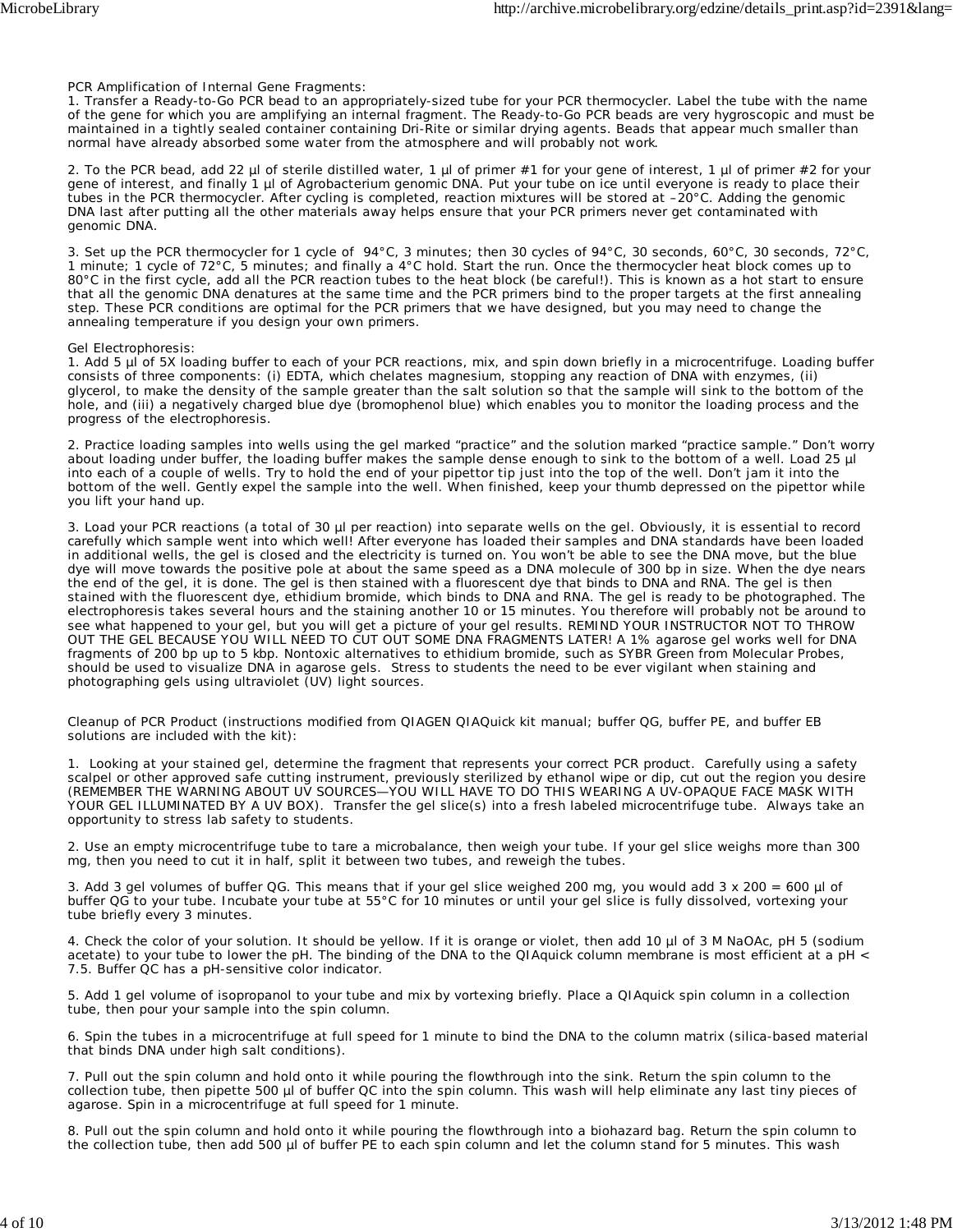helps remove some of the salt while keeping the DNA bound to the column matrix. Spin in a microcentrifuge at full speed for 1 minute. Discard the flowthrough from the catch tube, return the spin column to the catch tube, and respin for 1 more minute.

9. Label a fresh sterile microcentrifuge tube. Throw away the catch tube and any flowthrough it contains into a biohazard bag and place the dried spin column into the fresh tube.

10. Add 20 µl of buffer EB to the spin column and let stand for at least 1 minute. The no-salt conditions of buffer EB bump the DNA off of the glass beads. Spin in a microcentrifuge at full speed for 1 minute. Throw away the spin column and close the microcentrifuge tube. You now have purified DNA ready for ligation.

Ligation of PCR Products into Plasmid Cloning Vector:

1. To a sterile microcentrifuge tube, add 4 µl of cleaned up *Agrobacterium* PCR product, 1 µl of salt solution (1.2 M NaCl, 0.06 M MgCl<sub>2</sub>), and finally 1 µl of pCR2.1 plasmid vector (cut to expose 3' T overhangs and with topoisomerase already added to perform ligase function). Mix the solution very gently by moving your pipettor tip around, not by pipetting up and down. *You do not have to add DNA ligase to this reaction because the pCR2.1 plasmid vector sold in the TOPO cloning kits already has a DNA topoisomerase added to it. DNA topoisomerases can carry out the ligation function similar to DNA ligase*.

2. Incubate at room temperature for at least 30 minutes (overnight is okay as well).

Transformation of Ligation Mixture into *E. coli*:

1. Thaw out a tube of chemically competent *E. coli* cells on top of ice (not in the ice) until liquidy, then place the tube into the ice.

2. Add 3 µl of ligation mixture to competent cells and mix very gently by moving your pipettor tip around, not by pipetting up and down.

3. Incubate transformation mixture on ice for 15 to 30 minutes.

4. Walk your ice bucket over to a heat block set at 42°C. Transfer your tube from the ice to the heat block for exactly 30 seconds and then place the tube back in the ice for 2 minutes.

5. Add 250 µl of SOC broth medium to the tube and shake the tube at 37°C for 1 hour.

6. Obtain 2 LB-Amp–X-Gal plates and label them on the bottom with your initials and the date.

7. Pipette 50 µl of the transformation mix onto one plate and the remainder onto the other plate. Sterilize a spreader and spread the liquid evenly over each plate surface. Incubate the plates at 37°C for 1 to 2 days. *The pCR2.1 plasmid vector has the lacZ gene in which the cloning site is situated. For most PCR products >300 bp, ligation of the insert into the vector leads to a white colony on X-Gal–containing medium because the lacZ gene is disrupted by the insertion. However, the students will probably get quite a few blue colonies in which the plasmid has probably come back together on itself in some way*.

Isolation of Plasmid DNA (instructions modified from QIAGEN QIASpin kit manual; buffer P1, buffer P2, buffer N3, buffer PB, and buffer PE solutions are included with the kit):

The day before lab. Find three well-isolated large white colonies. For each colony, use a sterile toothpick to pick up a portion of the colony and inoculate a tube of LB broth containing 50 µg/ml ampicillin. Incubate the tubes in the shaking incubator overnight.

1. For each culture, label a sterile microcentrifuge tube (#1 through 3). Transfer the cultures into the microcentrifuge tubes.

2. Pellet the cells by spinning the tubes in a microcentrifuge for 1 minute at full speed (16,000 rpm).

3. Pour the supernatant into an autoclave bag. Resuspend each pellet in 250 µl of buffer P1. Buffer P1 is a weak buffer at physiological pH (7.5) and salt concentration. It also contains RNase that will degrade RNAs once the bacterial cells are broken.

4. Add 250 µl of buffer P2 to each tube and mix by gently inverting the tubes several times. The cell suspension should become viscous. The high pH and sodium dodecyl sulfate (SDS) detergent in this buffer disrupt membranes and bacterial cell walls, and the detergent solubilizes proteins and lipids. The broken pieces of bacterial chromosome will denature at high pH and the strands will float away from each other. The two strands of the intact circular plasmid molecules cannot separate from each other very far (topologically linked).

5. Add 350 µl of buffer N3 to each tube and mix by gently inverting the tubes several times. The quanidinium salts in buffer N3 and the lowered pH (back to ~7.5) leads the SDS-solubilized material to form insoluble complexes and fall out of solution, accounting for the snowstorm going on in your microcentrifuge tubes. The huge single-stranded pieces of the bacterial chromosome will get caught up in the precipitating complexes, but the much smaller intact plasmid molecules will stay in solution and renature to a double helix conformation.

6. Spin the tubes in a microcentrifuge at full speed for 10 minutes to pellet the unwanted cell debris (proteins, lipids, and chromosome fragments). While tubes are spinning, label three spin columns and place each in a catch tube.

7. Carefully pour each supernatant into a spin column (sitting in a catch tube). The double-stranded plasmid DNA will bind to the tiny glass beads in the spin column under the high salt conditions of buffer P3, while RNA, ssDNA, proteins, and other cell components will not. Spin in a microcentrifuge at full speed for 30 seconds. Discard the flowthrough from the catch tube into a biohazard bag.

8. Add 500 µl of buffer PB to each spin column. This high salt wash helps clean away any contaminants from the bound plasmid DNA. Spin in a microcentrifuge at full speed for 30 seconds. Discard the flowthrough from the catch tube into a biohazard bag.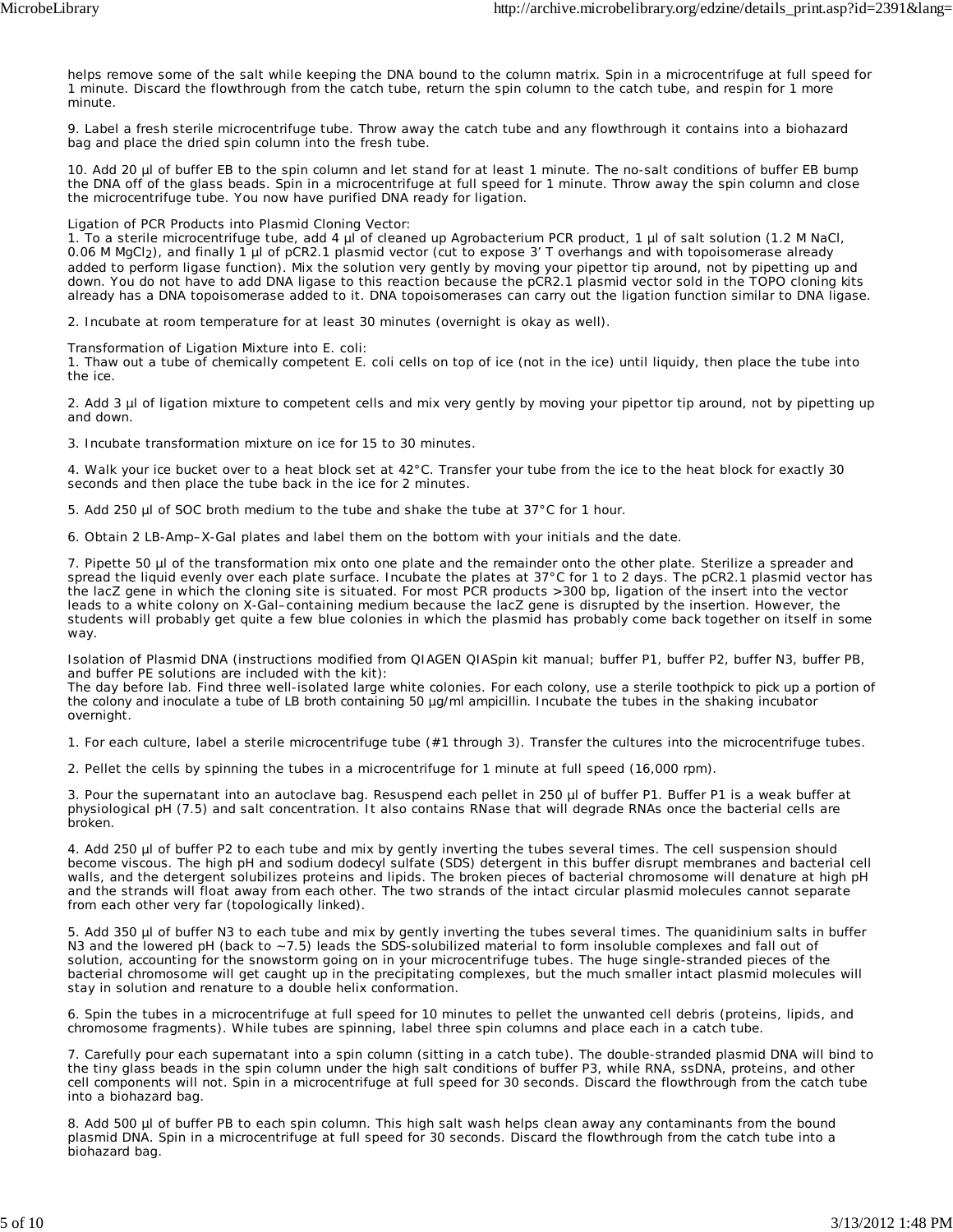9. Add 750 µl of buffer PE to each spin column. This high salt and ethanol wash further cleans the bound plasmid DNA. Spin in a microcentrifuge at full speed for 30 seconds. Discard the flowthrough from the catch tube into a biohazard bag.

10. Without adding any additional buffer, spin the tubes in a microcentrifuge at full speed for 1 minute. Throw away the catch tube and any flowthrough it contains into a biohazard bag and place the dried spin column in a labeled sterile microcentrifuge tube.

11. Add 50 µl of sterile water to each spin column and let stand for at least 1 minute. The low ionic strength conditions of the sterile water bumps the plasmid DNA off of the glass beads. Spin in a microcentrifuge at full speed for 1 minute. Throw away the spin column into a biohazard bag and close the microcentrifuge tube. You now have purified plasmid DNA!

Restriction Enzyme Digestion of Plasmid DNA:

1. For each of your plasmid clones, label one tube with your initials and "Eco."

2. For each of your plasmid clones, add 17 µl of the plasmid clone solution to a labeled tube.

3. For each labeled tube, add 3 µl of the appropriate enzymes-plus-buffer mix (EcoRI in EcoRI digestion buffer). Incubate all tubes at 37°C for at least 2 to 3 hours.

Gel Electrophoresis:

1. Add 5 µl of 5X gel loading buffer to each of your digested DNA samples, mix, and spin down briefly in a microcentrifuge.

2. Load your PCR reactions (total of 25 µl per reaction) into separate wells on the gel. Obviously, it is essential to record carefully which sample went into which well! After everyone has loaded their samples and DNA standards have been loaded in additional wells, the gel is closed and the electricity is turned on. *Again, stress to students the importance of proper safety when staining and photographing gels using UV light sources.*

#### Electroporation of Plasmid DNA into *A. tumefaciens* C58:

1. Once you have verified that one or more of your plasmid clones contains the proper insert fragment, place one of the corresponding uncut plasmid tubes on ice. Thaw out a tube of electrocompetent *A. tumefaciens* C58 cells on top of ice (not in the ice) until liquidy, then place the tube into the ice.

2. Add 3 µl of uncut plasmid DNA to the competent cells and mix very gently by gently tapping the tube on the bench top 2 to 3 times, not by pipetting up and down. Return cells to ice immediately and incubate on ice for 5 to 10 minutes.

3. Obtain an electroporation cuvette and place on ice. Transfer the cell-plus-DNA mixture into the cuvette, making sure to pipette the mixture into the small gap between the metal sides. Take your ice bucket over to the electroporator. Have a partner pick up 250 µl of sterile MG/L medium with a micropipette. Turn the electroporator on and bring the setting to "AGR" (or whatever corresponding setting works for *A. tumefaciens* on your electroporator). Transfer the electroporation cuvette out of the ice bucket and into the cuvette holder (the ridge on one plastic side of the cuvette will fit into the notch of the cuvette holder). Push the holder into the covered electroporator until the metal sides of the cuvette snap into place between the electrodes. Press and hold the pulse button until you hear a beep (and hopefully see no lightning bolt arc within your cuvette), then quickly remove the cuvette from the electroporator, add the 250 µl of sterile MG/L medium to the cells and then transfer the cell mixture to a clean microfuge tube or test tube. Label the tube and incubate the transformed cell mixture at 25 to 30°C for 2 to 3 hours with shaking. *Using the "AGR" setting on the Bio-Rad MicroPulser and cuvettes with 0.1 cm gaps, there will be 1.8 kV dropped across the gap and the time constant should optimally be around 4.5 milliseconds. As long as you do not get a visible arc across the gap (and a corresponding "pop"), you will still be successful with lower time constants down to around 2 milliseconds*.

4. Obtain two LB-plus-carbenicillin plates and label them on the bottom with your initials and the date.

5. Pipette 50 µl of the transformation mixture onto one plate and the remainder onto the other plate. Sterilize a spreader and spread the liquid evenly over each plate surface. Incubate the plate upside down at 25 to 30°C for 3 to 5 days until colonies appear. These will be your mutant *A. tumefaciens* C58 cells in which your gene of interest has been disrupted. *If you see heavy growth within 1 to 2 days, contamination or not enough carbenicillin in the medium could be your problem.* A. tumefaciens *colonies will be cream-colored with smooth edges. The students should restreak potential crossover recombinants onto fresh LB-plus-carbenicillin plates to confirm their identity and then grow cultures to start their experiments (and preferably to make permanents for long-term storage as well)*.

#### Experimental design:

Your job over the next couple of weeks is to work with the *A. tumefaciens* C58 gene disruption mutant you generated. How has the biology of *A. tumefaciens* C58 been affected by its inability to produce a specific protein? You and your partner(s) need to first design one or two experiments to test your mutant strain and determine whether or not gene function has been truly knocked out. To get some ideas for your experiments, go to the research literature (in the library or on the Internet) and see how past researchers have tested the function of your gene of interest. Look for assays that are doable using the time, space, equipment, and supplies available to you. Good experiments might involve a growth curve using different media, sensitivity to different inhibitors, enzyme assays, and motility tests. Once you have some good ideas, sketch out an experimental plan and a list of materials needed. These will need to be checked off by your instructor before you proceed with your experiments. Good luck with your experiments and remember that you are learning something new about this organism! *Really stress to students that they do not need to reinvent the wheel in terms of experiments to test the function of their genes of interest. At the same time, encourage some creativity as well*.

#### **Notes and Hints.**

(a) The timeline calls for 7 to 8 weeks as written, but you can expand it if you add in time for the students to design their own PCR primers or you can shorten it if you have already done the PCR ahead of time.

(b) The key to this project is picking genes that you know, or at least can envision, have assays available for their encoded proteins. They do not have to be direct enzymatic activity assays, although those are nice too. We have used a wide variety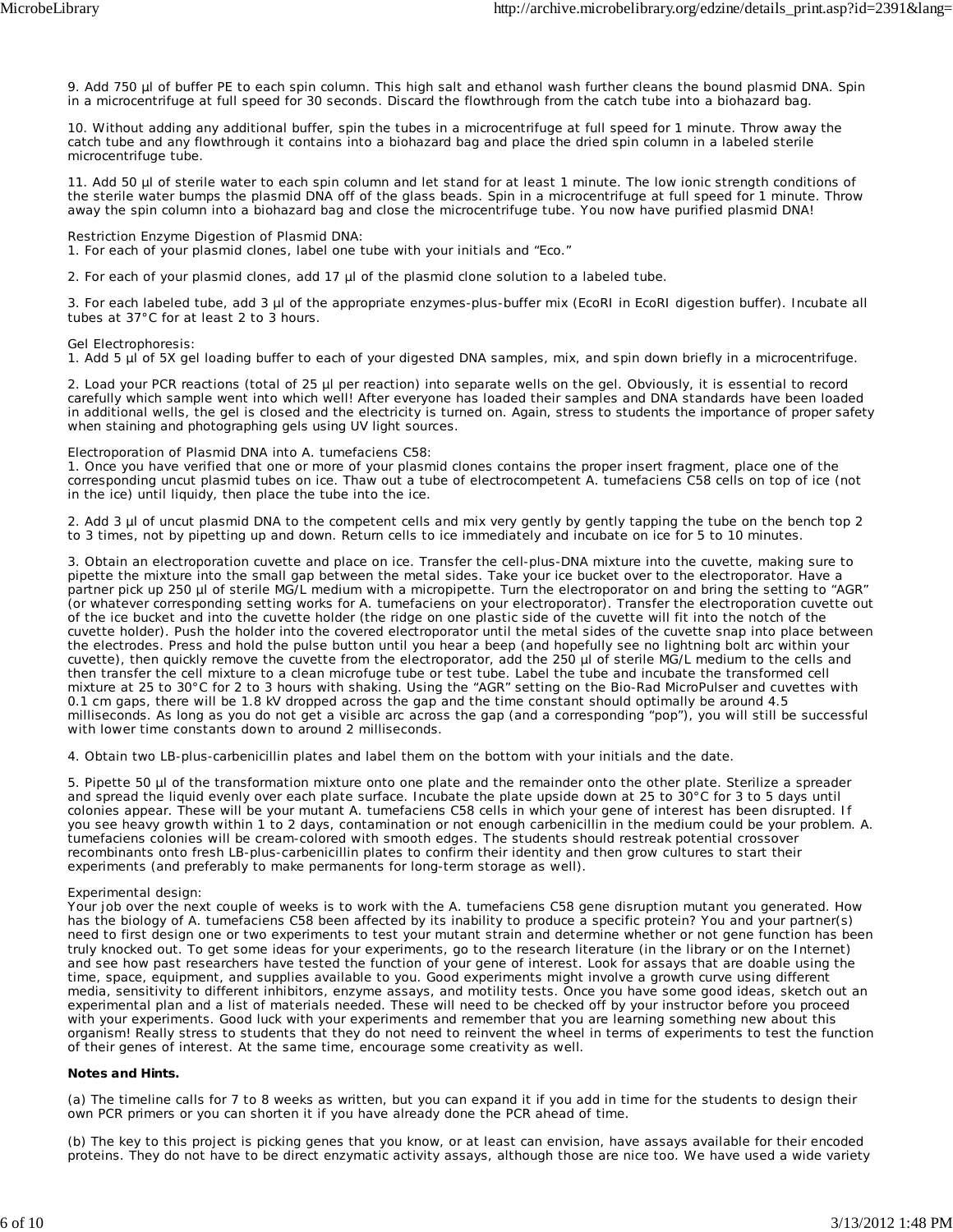of growth curves, sensitivity tests, auxotrophic characterization, and motility tests. Again, it depends on the genes you pick.

(c) While you could pick almost any gene in *A. tumefaciens* C58 for this project, here are a few genes (with gene ID numbers corresponding to Wood et al.; also check gene names and numbers at www.ncbi.nlm.nih.gov/genomes/lproks.cgi or at http://agro.vbi.vt.edu, username is "agro," password is "s4k84") that we have used for this project in the past with success. The appropriate PCR primers and size of expected amplification products are given for each gene. All of these primer pairs are designed to work in PCR reactions with annealing temperatures of 60°C.

Choline dehydrogenase (Atu0830)

5'-aatccgctgttccacgccttcatt-3'

5'-tggtggagacttgctggaaataaaa-3'

amplifies a fragment of 454 bp

Aconitase A (Atu2685)

5'-cggcatacttcgtttcataaagctc-3'

 5'-gtgttggtggtatcgaggctgag-3' amplifies a fragment of 1,155 bp

Aconitase B (Atu4734)

5'-gtctcgtcctcggaaatgcagat-3'

5'-caacctcaagaactgggtgaagaag-3'

amplifies a fragment of 1,050 bp

Ribulose phosphate-3-epimerase (Atu1839)

5'-atcgaacccgtcgatccctatct-3'

5'-atcttgtcgagcatggcgggaat-3'

amplifies a fragment of 263 bp

To save time, we always design the PCR primers ourselves and have them made (we use Invitrogen [www.invitrogen.com]) before the course begins. You could do the same or if you had the time and the desire, you could have the students design their own primers. Either way, the best primer prediction program available is the Primer3 website (http://frodo.wi.mit.edu /cgi-bin/primer3/primer3.cgi/). Paste in the sequence of the gene of interest. Choose the middle fifth of the gene as the target, a product size that would leave 200 to 400 bp on either side of the fragment within the gene, a primer size range of 21 to 25

nucleotides, a primer Tm range of 55 to  $75^{\circ}$ C, and a primer %GC of 55 to 75%. Optimal primers should have "any" scores of  $\lt 7$ and "3" scores < 4 for each primer as well as for the two primers together.

(d) We use the DNAeasy genomic DNA isolation kit from QIAGEN [www.qiagen.com], but equivalent kits are available from Bioneer [www.bioneer.com], EPICENTRE [www.epibio.com], Fermentas [www.fermentas.com], Idaho Technology [www.idahotech.com], Invitrogen [www.invitrogen.com], Mo Bio Laboratories [www.mobio.com], Promega [www.promega.com], and Sigma-Aldrich [www.sigmaaldrich.com], just to name a few.

(e) We use the Ready-to-Go PCR beads from GE Healthcare [www.amershambioscience.com] because the lyophilized beads last a long time under proper dessication and you do not have to worry about cross contaminating PCR buffer, nucleotides, or DNA polymerase solutions. That said, you could purchase the individual reagents from numerous vendors.

(f) We use the QIAQuick DNA purification kit from QIAGEN for purification of DNA fragments out of gels, but equivalent kits are available from Ambion [www.ambion.com], Bioneer, Bio-Rad [www.discover.bio-rad.com], EPICENTRE, Invitrogen, Mo Bio Laboratories, Novagen [www.novagen.com], Sigma-Aldrich, and Stratagene [www.stratagene.com], just to name a few.

(g) We use pCR2.1-TOPO from Invitrogen to easily clone Taq DNA polymerase-amplified fragments, but similar plasmids for cloning PCR products are available from Lucigen [www.lucigen.com] and Promega. If you wanted to do the cloning entirely "in-house," then you should use a DNA polymerase other than Taq so that you will get blunt-ended amplification products that could be cloned into any blunt-end restriction site on a high-copy-number, ColE1 origin-of-replication plasmid. In order to select for the recombination of the plasmid into *A. tumefaciens* C58, an ampicillin-carbenicillin resistance gene or a kanamycin resistance gene works best.

(h) We use the QIASpin plasmid miniprep kit from QIAGEN, but equivalent kits are available from Bioneer, Bio-Rad, EPICENTRE, Invitrogen, Mo Bio Laboratories, Novagen, Sigma-Aldrich, and Stratagene, just to name a few. If you wanted to do the plasmid isolation entirely in-house, then you should use a miniprep version of an alkaline lysis procedure.

(i) We use EcoRI to digest the plasmid DNA clones to check for inserts because it cuts on both sides of the potential insert. If EcoRI is not available, you can also use a combination of BamHI + HindIII which accomplishes the same goal. The pCR2.1 plasmid fragment is 3.9 kbp in size and the insert fragment size will depend on the specific PCR product being cloned.

(j) If you do not have an electroporation device, you can still transform your plasmid DNA clones into *A. tumefaciens* C58 using cells made chemically competent (12). While we have not used this technique for this project ourselves, several colleagues have highly recommended it. The protocol is reproduced in the recipes section.

(k) The basic strategy of mutant generation used here should apply to many other bacterial species as long as you can introduce DNA into them, the pCR2.1 plasmid does not replicate in them, and there is some evidence for homologous recombination occurring in them.

#### **Safety Issues.**

There are no special safety issues associated with this project. Standard lab safety in terms of dealing with biohazardous waste (bacterial cultures) and gel electrophoresis waste are all that are needed. The substitution of safer nontoxic DNA visualization stains such as SYBR Green eliminates the hazardous waste issue of ethidium bromide. However, using any fluorescent DNA visualization stain still involves the use of UV light sources. You need to remind your students to be careful around UV sources such as transilluminators. When not shielded by a camera hood or UV-opaque screen, these sources emit UV light that can be mutagenic to your cells. Always wear a face shield, lab coat, and gloves to protect yourself.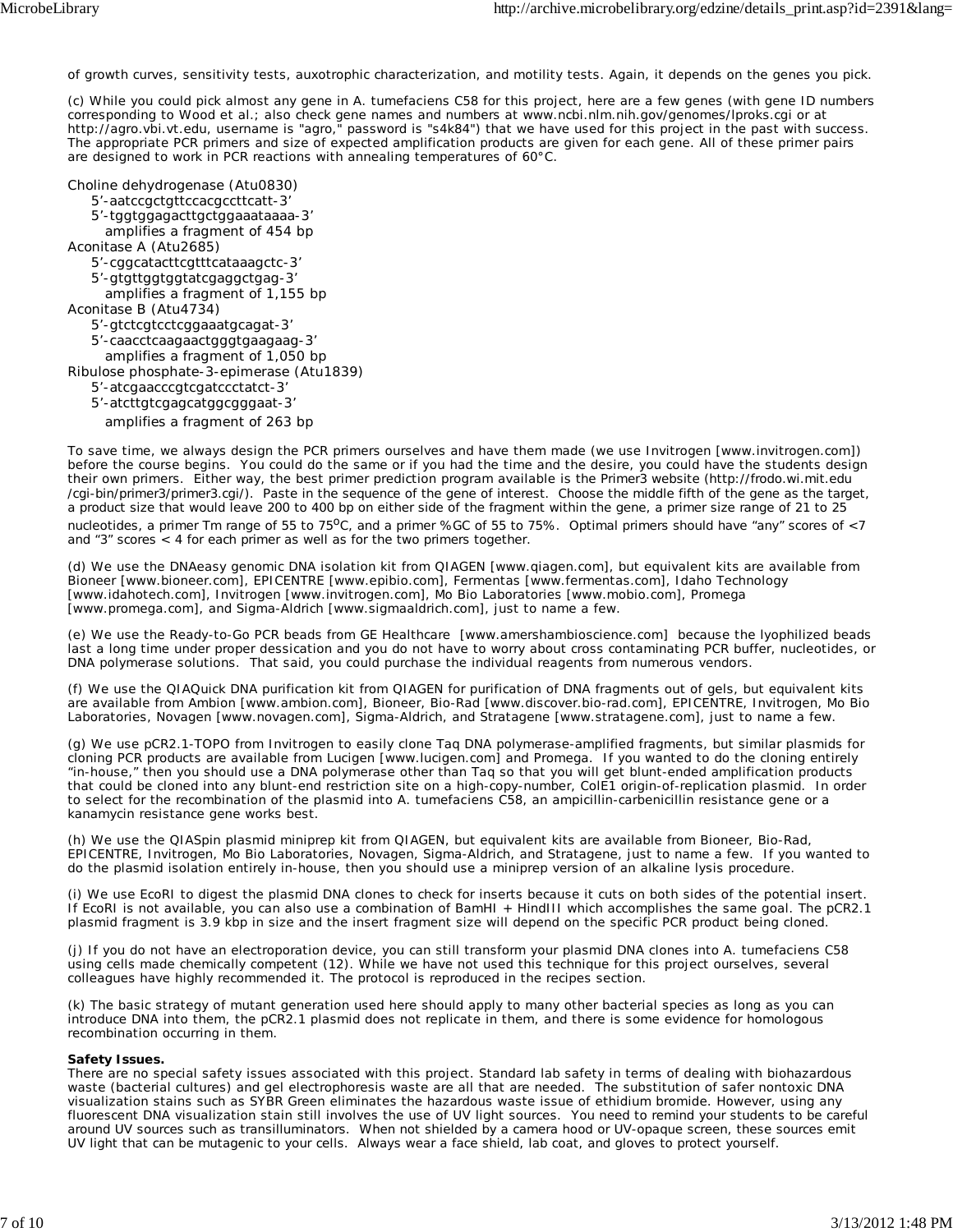#### **Suggestions for Assessment.**

We have used quizzes at the beginning of lab periods to assess student's preparation for that day's lab and understanding of past lab activities and results. The gel electrophoresis data lends itself nicely to homework assignments for analysis and interpretation. We usually have the students do a couple of small lab writeups on the first half of the project, up through restriction analysis of their plasmid DNA clones. These writeups require the students to generate a standard curve of their gel electrophoresis results and interpret their gel results (assignments 1 and 2). Since the project can span multiple iterations of a course and still use new genes each time, no one set of students will see the same data sets so you can keep quizzes and homework assignments fresh. For the latter half of the project that is truly novel for each group in terms of experimental design and the actual experimental results they obtain, we usually have the student groups prepare and present 10-minute Powerpoint talks in which they have to tell us what the predicted function of their assigned gene was, how they decided to test that predicted function, their experimental setup, results, and conclusions (Powerpoint examples 1 and 2 are from student talks; Powerpoint examples 3 and 4 are from student posters).

Student Data Powerpoint Example 1 Powerpoint Example 2 Powerpoint Example 3 Powerpoint Example 4

#### **Results Observed.**

From 2003 to 2005, we have run five iterations of this project with students in the Molecular and Cellular biology course at Hiram College. Those students, as a whole, have studied the function of 38 different genes in *A. tumefaciens* C58 using this project strategy. Students have used a wide variety of experiments: enzyme assays (e.g., measuring breakdown of hydrogen peroxide by catalase), growth curves and assays (e.g., testing nitrate reductase and nitric oxide reductase mutants for growth with nitrate as a sole nitrogen source and for growth anaerobically with nitrate as electron acceptor), motility assays, and chemotaxis assays (e.g., in response to plant-derived compounds).

For the four genes for which PCR primers are given in the Notes and Hints section, here are some of the results we have observed. A mutation in the choline dehydrogenase, which is involved in using choline as a carbon source and in synthesizing the osmoprotectant glycine betaine, leads to osmotic sensitivity (9). A mutation in the aconitase A gene leads to auxotrophy in minimal media and a hypermotile phenotype on LB plates (even with 1.5% agar). A mutation in the aconitase B gene does not lead to any noticeable growth defect and only a slight hypomotile phenotype on LB plates with 0.3% agar. Aconitases are known to have two roles, one as an enzyme in the tricarboxylic acid cycle and another as oxidative stresssensitive RNA-binding proteins that impact other cellular processes such as motility (11). Finally, a mutation in the ribulose phosphate-3-epimerase (rpe) gene abolishes growth with glucose, fructose, and sucrose as carbon sources (all work well for wildtype), but still allows growth with succinate, glycerol, or casamino acids as carbon sources. Rpe acts in the pentose phosphate branch off of glycolysis which is a major route for metabolic carbon utilization in *A. tumefaciens* (4, 8).

In most cases, groups had enough time to run an experiment and then make adjustments and redo the experiment or do a follow-up experiment based on the results of the first experiment. At the end of each iteration of this project, several students have requested the opportunity to continue working on "their" mutant after the course through independent research.

#### **Possibilities for Further Studies.**

1. This project strategy can be used on a wide variety of genes, as long as there is some possible direct or indirect assay for the function of interest.

2. This project strategy can be used on a wide variety of organisms or for comparative studies between organisms.

3. This project strategy can take place after a complete genome sequence becomes available or can occur earlier (once the sequence of the gene of interest becomes available).

4. This project strategy works great for genes with predicted functions, but it can also be used for hypothetical genes or genes with only general ideas of function. For example, student groups could use a common set of growth assays and microscopic studies to categorize the functional role (e.g., cell division, building block biosynthesis, not essential) of each hypothetical gene. Alternatively, each student group could do a different set of tests on the same batch of mutants. In the latest iteration of this project at Hiram College, students constructed mutations in 10 different response regulator genes (part of two-component regulatory systems) and each group then tested all 10 mutants under a particular set of conditions (e.g., range of pH).

5. If one picks the right plasmid vector and cloning strategy, then the generation of the gene disruption mutant can simultaneously generate a *lacZ* fusion that allows for gene expression studies as well with the mutant strain.

6. Once a mutant has been made, the possible follow-up studies are numerous and not limited to just one course.

#### **References.**

1. **Allardet-Servent, A., S. Michaux-Charachon, E. Jumas-Bilak, L. Karayan, and M. Ramuz.** 1993. Presence of one linear and one circular chromosome in the *Agrobacterium tumefaciens* C58 genome. J. Bacteriol. **175:**7869–7874.

2. **Braun, A. C.** 1958. A physiological basis for autonomous growth of the crown-gall tumor cell. Proc. Natl. Acad. Sci. USA **44:**344–349.

3. **Chilton, M.-D., M. H. Drummond, D. J. Merlo, D. Sciaky, A. L. Montoya, M. P. Gordon, and E. W. Nester.** 1977. Stable incorporation of plasmid DNA into higher plant cells: the molecular basis of crown gall tumorigenesis. Cell **11:**263–271. 4. **Fuhrer, T., E. Fischer, and U. Sauer,** 2005. Experimental identification and quantification of glucose metabolism in seven bacterial species. J. Bacteriol. **187:**1581–1590.

5. **Goodner, B. W., B. P. Markelz, M. C. Flanagan, C. B. Crowell, J. L. Racette, B. A. Schilling, L. M. Halfon, J. S.**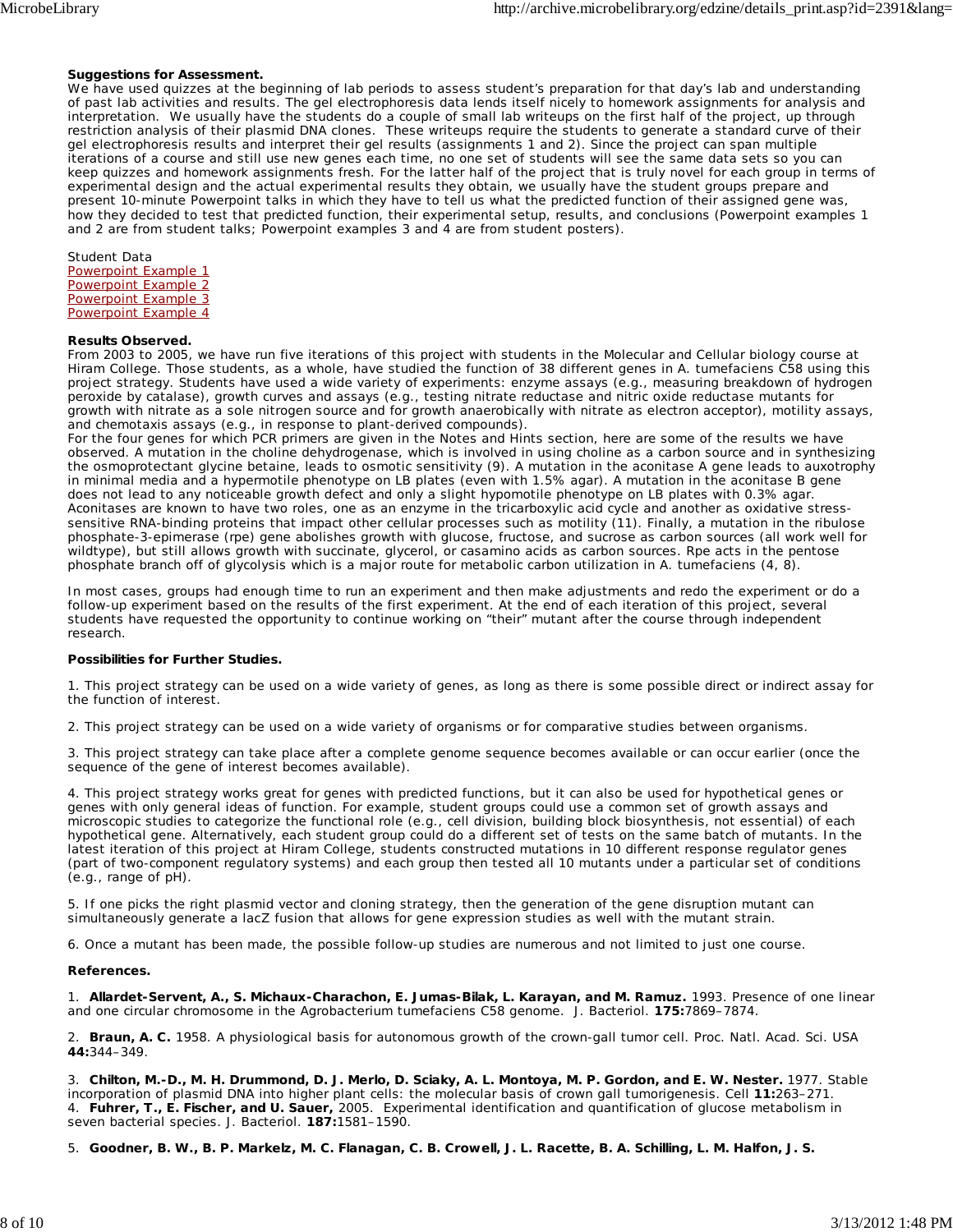**Mellors, and G. Grabowski.** 1999. Combined genetic and physical map of the complex genome of *Agrobacterium tumefaciens*. J. Bacteriol. **181:**5160–5166.

6. **Goodner, B., G. Hinkle, S. Gattung, N. Miller, M. Blanchard, B. Qurollo, B. S. Goldman, Y. Cao, M. Askenazi, C. Halling, L. Mullin, K. Houmiel, J. Gordon, M. Vaudin, O. Iartchouk, A. Epp, F. Liu, C. Wollam, M. Allinger, D. Doughty, C. Scott, C. Lappas, B. Markelz, C. Flanagan, C. Crowell, J. Gurson, C. Lomo, C. Sear, G. Strub, C. Cielo, and S. Slater.** 2001. Genome sequence of the plant pathogen and biotechnology agent *Agrobacterium*. Science **294:**2323–2328.

7. **Jumas-Bilak, E., S. Michaux-Charachon, G. Bourg, M. Ramuz, and A. Allerdet-Servent.** 1998. Unconventional genomic organization in the alpha subgroup of the Proteobacteria. J. Bacteriol. **180:**2749–2755.

8. **Lyngstadaas, A., G. A. Sprenger, and E. Boyle,** 1998. Impaired growth of an Escherichia coli rpe mutant lacking ribulose-5-phosphate epimerase activity. Biochim Biophys Acta **1381:**319–330.

9. **Mandon, K., M. Osteras, E. Boncompagni, J. C. Trinchant, G. Spennato, M. C. Poggi, and D. LeRudulier.** 2003. The Sinorhizobium meliloti glycine betaine biosynthetic genes (betICBA) are induced by choline and highly expressed in bacteroids. Mol. Plant-Microbe Interact. **16:**709–719.

10. **Smith, E. F., and C. O. Townsend.** 1907. A plant tumor of bacterial origin. Science **25:**671–673.

11. **Tang, Y., J. R. Guest, P. J. Artymiuk, R. C. Read, and J. Green.** 2004. Post-transcriptional regulation of bacterial motility by aconitase proteins. Mol. Microbiol. **51:**1817–1826.

12. **Tzfira, T., C. S. Jensen, W. Wang, A. Zuker, B. Vinocur, A. Altman, and A. Vainstein.** 1997. Transgenic Populus tremula: a step-by-step protocol for its Agrobacterium-mediated transformation. Plant Mol. Biol. Reporter **15:**219–235.

13. **Wood, D. W., J. C. Setubal, R. Kaul, D. E. Monks, J. P. Kitajima, V. K. Okura, Y. Zhou, L. Chen, G. E. Wood, N. F. Almeida Jr., L. Woo, Y. Chen, I. T. Paulsen, J. A. Eisen, P. D. Karp, D. Bovee Sr., P. Chapman, J. Clendenning, G. Deatherage, W. Gillet, C. Grant, T. Kutyavin, R. Levy, M.-J. Li, E. McClelland, A. Palmieri, C. Raymond, G. Rouse, C. Saenphimmachak, Z. Wu, P. Romero, D. Gordon, S. Zhang, H. Yoo, Y. Tao, P. Biddle, M. Jung, W. Krespan, M. Perry, B. Gordon-Kamm, L. Liao, S. Kim, C. Hendrick, Z.-Y. Zhao, M. Dolan, F. Chumley, S. V. Tingey, J.-F. Tomb, M. P. Gordon, M. V. Olson, and E. W. Nester.** 2001. The genome of the natural genetic engineer *Agrobacterium tumefaciens* C58. Science **294:**2317–2323.

#### **Recipes.**

LB broth (per liter): Mix 10 g of tryptone, 5 g of yeast extract, and 5 g of NaCl, then autoclave.

LB agar for plates (per liter): Same as LB broth with 15 g of agar added, then autoclave. Add antibiotics, if needed, after autoclaving and mix before pouring plates.

SOC (per liter): Mix 20 g of tryptone, 5 g of yeast extract, 0.5 g of NaCl, and 10 ml of 250 mM KCl, then adjust pH to 7 and autoclave. After autoclaving, add 20 ml of sterile 1 M glucose and 5 ml of sterile 2 M magnesium chloride.

1,000X ampicillin stock: Add 50 mg of ampicillin sulfate per ml of water. Filter sterilize and store frozen, then add to media as needed at 1 ul per ml of medium.

1,000X carbenicillin stock: Add 20 mg of carbenicillin per ml of water. Filter sterilize and store frozen in the dark, then add to media as needed at 1 ul per ml of medium.

1X TBE: 10.8 g of Tris base, 5.5 g of boric acid, and 4 ml of 0.5 M EDTA (pH 8).

5X Gel Loading Buffer: 0.25% bromophenol blue, 0.25% xylene cyanol FF, 30% glycerol.

MG/L broth (per liter): Mix 500 ml of LB broth, 460 ml of deionized water, 5 g of mannitol, 1.2 g of sodium glutamate, 0.25 g of KH2PO4, 0.1 g of NaCl, and 0.1 g of MgSO4. Adjust pH to 7.0 and adjust volume to 1 liter, then autoclave.

Electrocompetent *A. tumefaciens* cells:

1. Pick a single colony of *A. tumefaciens* C58 off of a plate culture and inoculate a 2-ml LB broth culture. Grow overnight at 25 to 30°C with shaking.

2. Late in the evening, inoculate 1,000 ml of MG/L broth with the 2-ml overnight culture. Grow at 25 to 30°C with shaking for 12 hours.

3. Early the next morning, chill the culture on ice for 10 minutes, then pour the culture into two chilled 500-ml centrifuge bottles, balance the bottles against each other, and centrifuge at 3,000xg for 10 minutes in a chilled centrifuge.

4. Discard the supernatant into another bottle (for later autoclaving) and resuspend each pellet in 500 ml of ice cold 10% glycerol. Balance the bottles against each other and centrifuge at 3,000xg for 10 minutes in a chilled centrifuge.

5. Discard the supernatant into another bottle (for later autoclaving) and resuspend each pellet in 10 ml of ice cold 10% glycerol. Balance the bottles against each other and centrifuge at 3,000xg for 10 minutes in a chilled centrifuge.

6. Discard the supernatant into another bottle (for later autoclaving) and resuspend each pellet in 250 µl of ice cold 1 M sorbitol. Dispense 50 µl aliquots into chilled microcentrifuge tubes. The tubes can be frozen at -80°C at this point or used directly for transformation as per the protocol given earlier.

Alternative chemically-competent *A. tumefaciens* C58 cells (12):

1. Pick a single colony of *A. tumefaciens* C58 off of a plate culture and inoculate a 2-ml LB broth culture. Grow overnight at 25 to 30°C with shaking.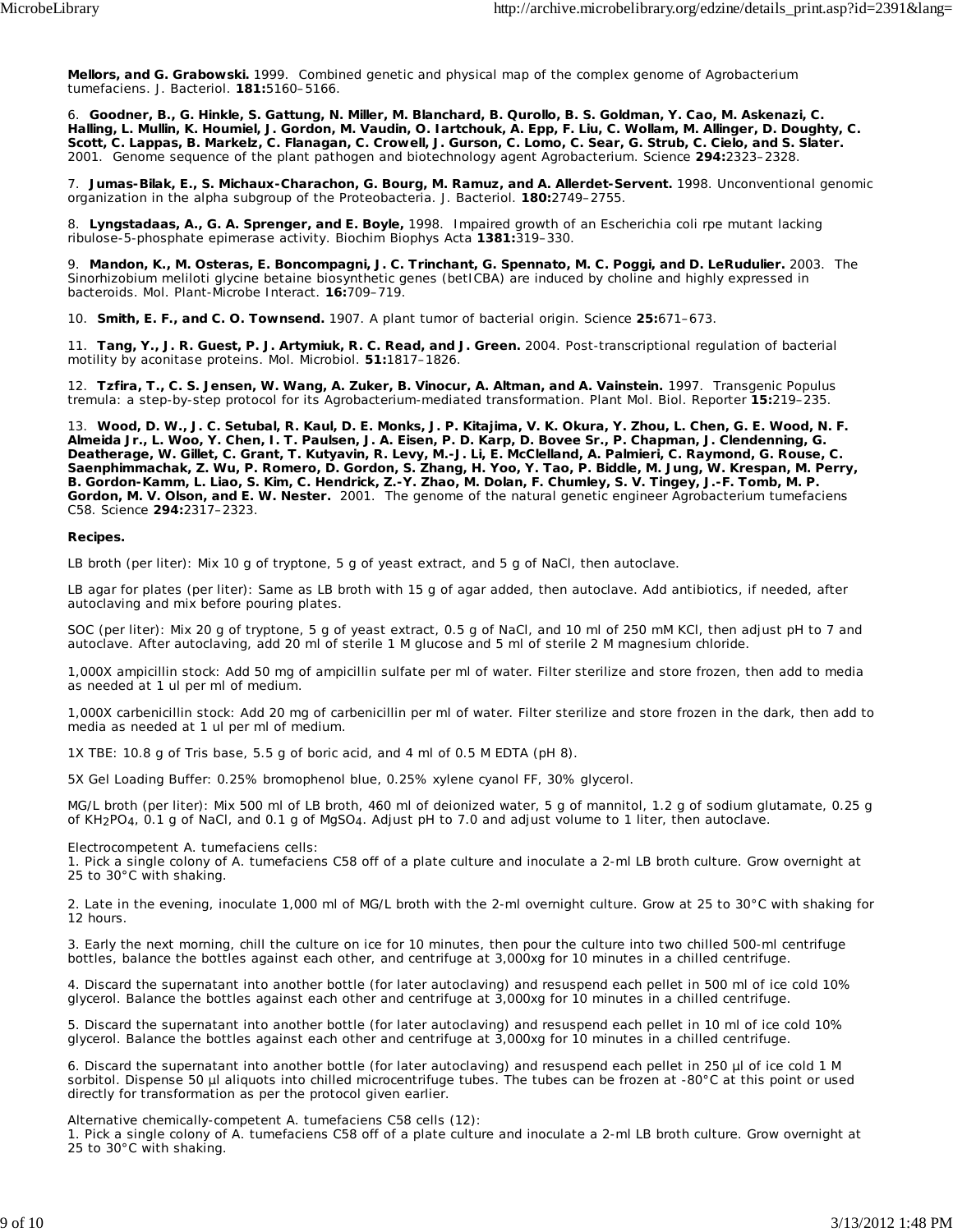2. Inoculate 50 ml of LB broth with the 2-ml overnight culture. Grow at 25 to 30°C with shaking for 5 hours.

3. Chill the culture on ice for 10 minutes, then pour the culture into centrifuge tubes, balance the tubes, and centrifuge at 3,000xg for 5 minutes in a chilled centrifuge.

4. Discard the supernatant into an autoclave bag and resuspend the pellet in 1 ml of ice cold 20 mM CaCl2. Dispense 100 µl aliquots into chilled microcentrifuge tubes. The tubes can be frozen at -80°C at this point or used directly for transformation.

5. Add >50 ng of plasmid DNA to a tube of thawed but ice cold competent cells.

6. Freeze the tube in liquid nitrogen.

7. Thaw the cells at 37°C for 5 minutes.

8. Add 1 ml of LB to the tube and incubate at 25 to 30°C for 3 hours with gentle shaking.

9. Centrifuge the tubes for 30 seconds, then discard most of the supernatant leaving around 100 µl. Resuspend the cells in the remaining liquid and spread onto a LB-plus-carbenicillin plate. Incubate the plate at 25 to 30 $^{\circ}$ C for 3 to 5 days until colonies appear.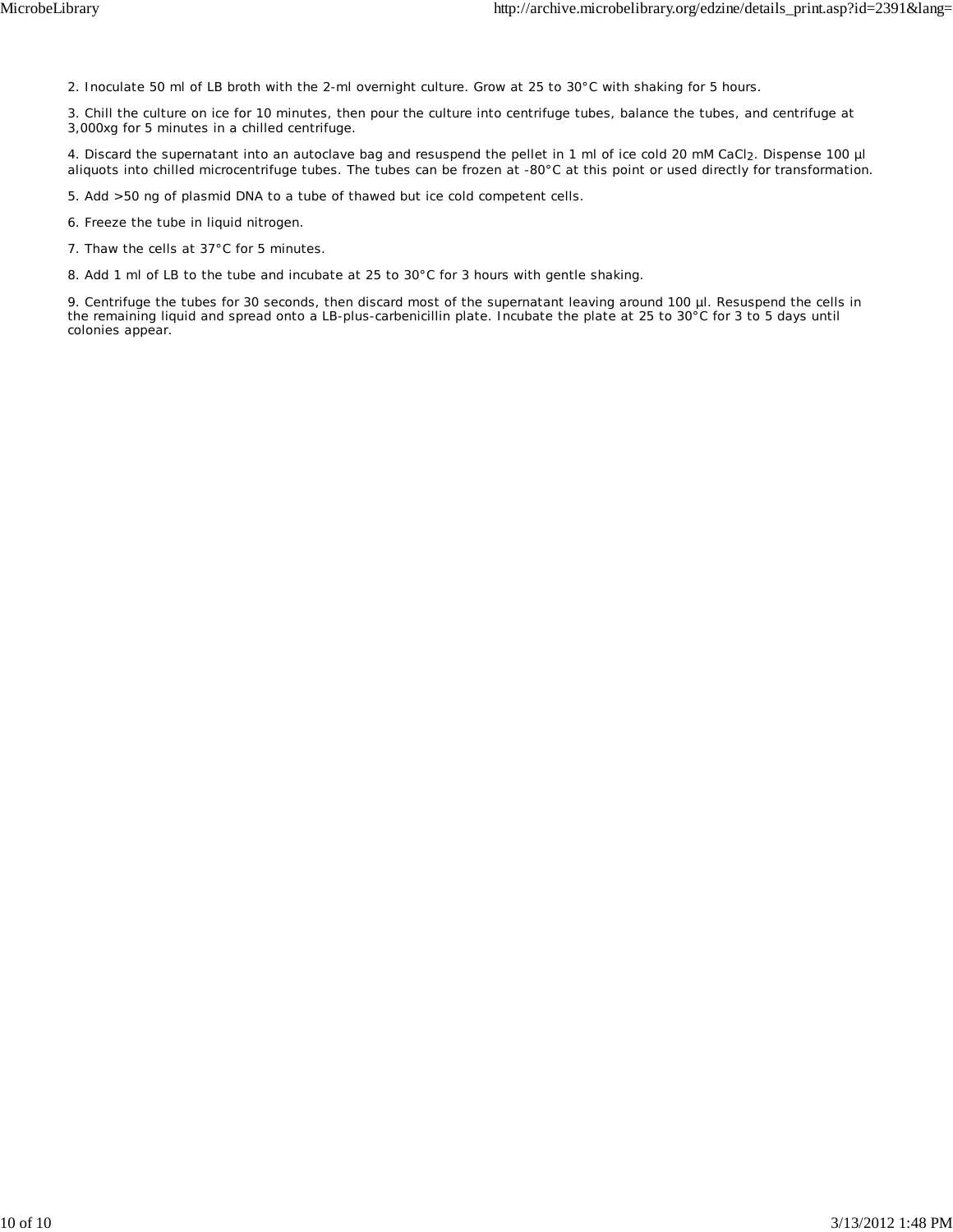#### **Functional Genomics: Using Reverse Genetics to Test Bioinformatics Predictions**

#### **Procedure – Student Version:**

This project involves the techniques of bacterial genetics and recombinant DNA cloning, but its goal is connected to a much larger scientific effort—to understand what a complete genome sequence can tell us about the biology of a particular bacterium. As you already know, a gene is a segment of DNA that says "make a particular protein at a particular time and place." Over most of the last 50 years, scientists have studied genes and the proteins they encode one at a time. While this approach has been highly successful, there are questions that are best addressed by looking at many or all of the genes of an organism at the same time. All the genes of an organism are known collectively as its genome, and the study of genomes is called genomics. Genomics not only can answer questions about known genes, but the determination of the entire DNA sequence of an organism also exposes hundreds to thousands of "new" genes and just as many new questions for future research.

A few years ago, two parallel efforts resulted in the determination of the complete genome sequence for of the common soil bacterium and plant pathogen *Agrobacterium tumefaciens* strain C58 (Goodner et al., 2001; Wood et al., 2001). Now a sequence alone is just a string of A's, C's, G's, and T's unless you know how to read it. Over the past decade, the rules of molecular genetics have been used to design computer algorithms for the analysis, or annotation, of DNA sequences (where genes are, what proteins they code for, their putative roles in the biology of the organism). This exciting area of biology is known as bioinformatics, and hopefully you will get a chance to use those tools yourself at another time. For now, we are going to take the genome sequence annotation already done for *A. tumefaciens* C58 and use it for what it is worth as a large set of testable hypotheses. Now for the really fun part! We want to start connecting genes to real experimentally-verified functions. This is known as functional genomics.

Now the first question you might ask is why we care about a common bacterium that is found in temperate soils worldwide? Great question. It turns out that *Agrobacterium tumefaciens* is a very unique bacterium in many respects. It was identified at the turn of the century as the causal agent of a tumor-like disease found on many plants called crown gall (Smith and Townsend, 1907). It was later found that the bacterial cells did not have to be around all the time in order for the disease to occur. If the bacterial cells were allowed to infect a wound on the plant for a few hours, one could kill the bacterial cells and a tumor would still form weeks later at the wound site (Braun, 1958). The bacteria had somehow transformed the plant cells at the wound site! What was the transforming principle? (Where have we heard that before and what did it mean then?) In 1977, it was finally proven that *A. tumefaciens* transfers of piece of DNA from itself into a plant cell, and it is the expression of genes within the transferred DNA that leads to the disease state (Fig. 1) (Chilton et al., 1977). We know of no other example of such a virulence mechanism.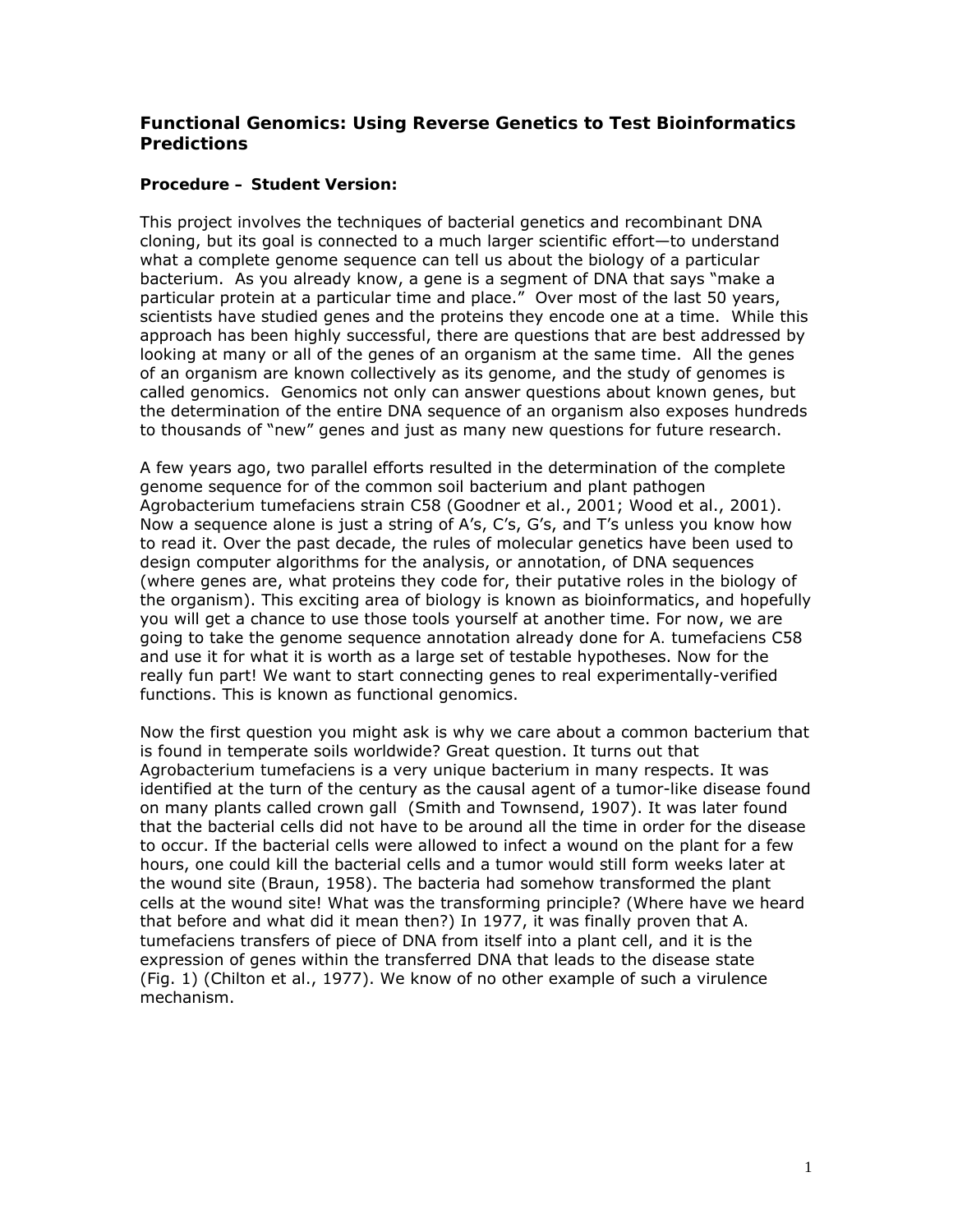

FIG. 1. Schematic model of the pathogenic interaction between *Agrobacterium tumefaciens*  and a plant cell in a wound site. Steps: (i) the bacterial sensor protein VirA detects compounds released by the plant cells in the wound; (ii) VirA activates the transcription factor VirG; (iii) VirG turns on the transcription of several virulence genes; (iv) the virulence gene products help replicate a short piece of the plasmid DNA (T-DNA) and transport it into the plant cell; (v) the T-DNA is integrated into one of the plant cell's chromosomes; (vi) genes on the T-DNA are transcribed; (vii) T-DNA transcripts are translated; (viii) T-DNA gene products catalyze the synthesis of plant growth hormones; (ix) T-DNA gene products catalyze the synthesis of strange compounds that the bacterium can use as food. Figure courtesy of Brad Goodner (Ph.D. dissertation, Purdue University, 1991).

Since 1977, a lot of research has focused on how the DNA transfer occurs from *A. tumefaciens* to the plant cell and how the growth of the transformed plant cells is changed. Also, scientists have figured out ways to take out the genes that cause disease in the plant and substitute genes of interest—say genes encoding insecticidal proteins. The bacterium transfers the DNA as usual, but now no tumor forms. Instead, some plant cells are made genetically different and one can regenerate entire plants from those cells that have new traits.

The transferred DNA (T-DNA) and most of the other virulence genes lie on a plasmid, an extrachromosomal piece of DNA that the organism does not absolutely need to survive but which usually encodes some functions that are valuable under certain conditions. Given this, why should we be interested in the rest of the *A. tumefaciens*  genome? Here are a few reasons.

1. The genus *Agrobacterium* has a very interesting genome structure involving two chromosomes and usually one to six plasmids (Allardet-Servent et al., 1993; Jumas-Bilak et al., 1998; Goodner et al., 1999). Interestingly, the second chromosome is evolutionarily derived from a plasmid itself and in some *Agrobacterium* strains the second chromosome is a linear DNA molecule (very unusual in prokaryotes)!

2. *A. tumefaciens* must somehow deal with very different environments, the soil, the plant-influenced soil (rhizosphere) and plant surfaces (phyllosphere),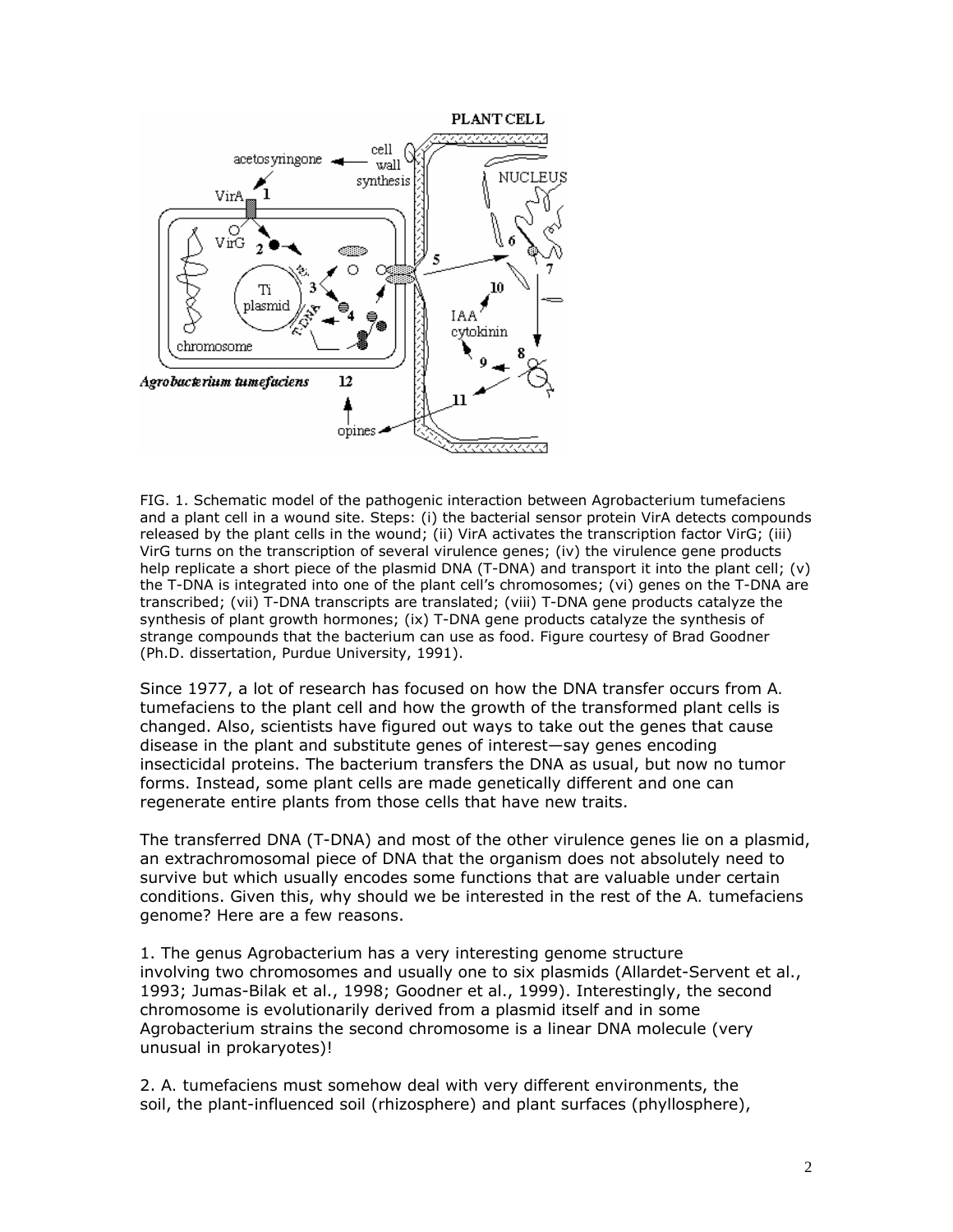possibly inside plant wounds, and possibly inside plant tumors. These environments differ in nutrient availability and in the level and sources of physiological stress. The bacterium must adjust its gene expression and metabolism accordingly. Also, the bacterium will encounter and have to deal with competitors (other bacteria and fungi), predators (other bacteria, fungi, and invertebrates), and parasites (e.g., viruses).

3. *A. tumefaciens* has a diverse and interesting metabolism. Chromosomally-encoded pathways allow it to utilize a wide array of compounds as carbon and nitrogen sources. It can also synthesize several large carbohydrate polymers. Finally, it can deal with a wide variety of environmental stresses.

Now, you may be interested in studying how cells interact with their surroundings via membrane receptors, or how certain biochemical reactions regulate cellular processes, or even how cells grow or divide. Ultimately, a big part of what determines how cells act is their genome, their genetic make-up. We hear a lot about genomes, sequencing genomes, and identifying putative genes within genomes. However, it is the expression of a genome (production of gene products, i.e., proteins) that gives a cell its unique qualities. Testing the function of putative genes is called functional genomics. One way that biologists study cellular processes is to alter the gene expression of cells. Let's say we are interested in how a pathogenic bacterium is capable of invading a host cell. What types of proteins (structural, enzymatic) are necessary for the process to occur? How many different proteins are involved? What is the role of each protein? One way to study the roles of various gene products involved in invasion is to see what happens when certain genes are not expressed. In other words, we could look at mutant forms of the bacteria in which a specific gene has been inactivated, and ask the question how does the disruption of this gene affect invasion?

You are going to do something similar during this project. During the next few weeks, you will use PCR and recombinant DNA techniques to clone a DNA fragment that will be used to make a mutation in one predicted gene of the *Agrobacterium tumefaciens* C58 genome. Once you have verified that you have cloned an internal portion of your gene of interest, we will use that clone to generate a mutation back in *A. tumefaciens*. Amazingly, the bacterium will do the work for us through a process called homologous recombination. If two DNA molecules carry the same sequence, even if it is only a few hundred base pairs, then those two molecules can physically exchange segments through the shared sequence via a cut-and-paste mechanism that involves specific proteins. You have seen homologous recombination before during prophase I of meiosis, but it also occurs to differing levels in various eukaryotic and prokaryotic microbes. Good enough, you say, but how does exchanging segments of identical DNA sequence lead to the generation of a mutation in a specific gene? Here is where the fact that you cloned an internal portion of the gene of interest comes into play (Fig. 2). The plasmid you will use in your cloning cannot replicate in *A. tumefaciens*. Therefore, if you introduce your plasmid clone into *A. tumefaciens* (we will use an electric voltage to induce the cells to take up DNA), the only way the plasmid can stay around is if it becomes part of another DNA molecule that can replicate such as one of the chromosomes. The perfect sequence homology between the internal portion of the gene you cloned and the corresponding segment from the entire gene provides a site for homologous recombination to take place. Don't rely on your mind's eye, so draw it out. Use your finger or a pencil to walk around the recombination event. Starting on the chromosome, you move right into the gene of interest, cross over into the plasmid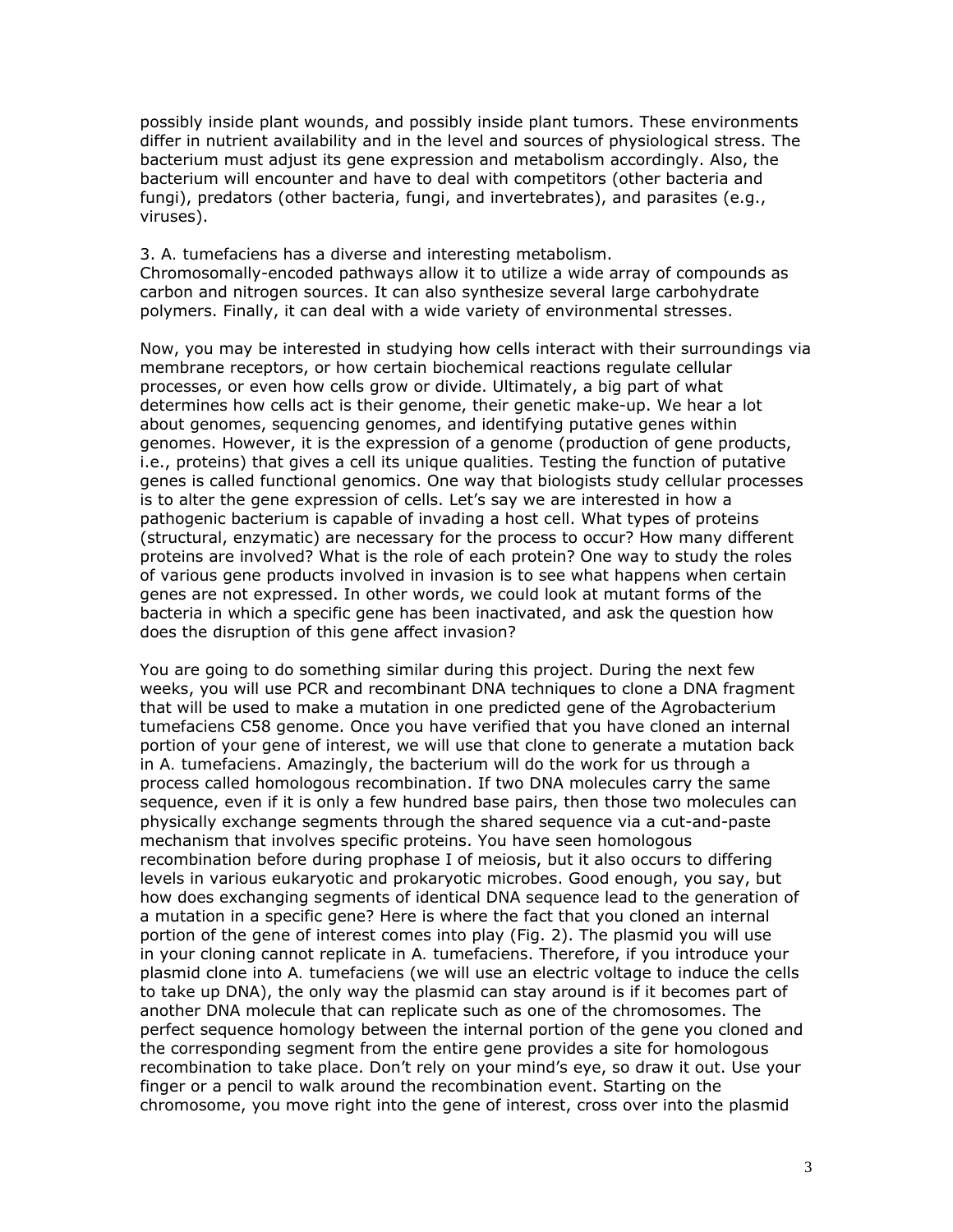clone, hit a breakpoint in the gene, go all the way around the plasmid clockwise, then reenter the gene of interest part way down its length and on to the rest of the chromosome. The plasmid has become integrated into the chromosome, but the gene of interest is disrupted into two nonfunctional parts. This is a rare event, but we can select for those rare events using the ampicillin-carbenicillin resistance gene carried on the plasmid. Cells that did not take up the plasmid or took it up but did not recombine it into the chromosome will die in the presence of carbenicillin.



gene of interest in *A. tumefaciens* genome

FIG. 2. Schematic diagram of construction of gene disruption. Carb<sup>r</sup> represents a gene conferring resistance to carbenicillin.

Once you have cloned a portion of a gene of interest and used it to generate a gene disruption mutation in that gene within *A. tumefaciens*, your next job, later in the semester, will be to use that mutant strain to determine the function of the protein encoded by the gene of interest. In other words, how has the biology of *A. tumefaciens* been affected by its inability to produce a specific protein? You will work in small groups to design an experiment or set of experiments to test your mutant strain (usually with the wild type as a control) and determine whether or not gene function has been truly knocked out. These experiments do not have to come out of thin air. Why not make use of information gleaned by other scientists studying proteins like yours in other organisms. Where do you find such information—journal articles in the primary scientific literature. In addition to knowledge from work done in other organisms, you can and should make use of what we know about the biology of *A. tumefaciens*. Lots of work has been done on how *A. tumefaciens* transfers DNA into plant cells, but there is still much to learn about other parts of the interaction with plants and other aspects of the life of this soil bacterium. Here is your chance to make a significant contribution.

#### **Methods**

Timeline for Experiments:

Week 1 – Isolation of genomic DNA, PCR amplification of internal gene fragment, and gel electrophoresis of PCR reactions (outside of lab time)

Week 2 – Purification of PCR product from gel, ligation of PCR product into plasmid, and transformation of ligation into competent *E. coli* (part of transformation takes place outside of lab)

Week 3 – Inoculation of transformant *E. coli* colonies into growth medium (outside of lab time), isolation of plasmid DNA, restriction endonuclease digestion of plasmid DNA, and gel electrophoresis of restriction digestions (outside of lab time)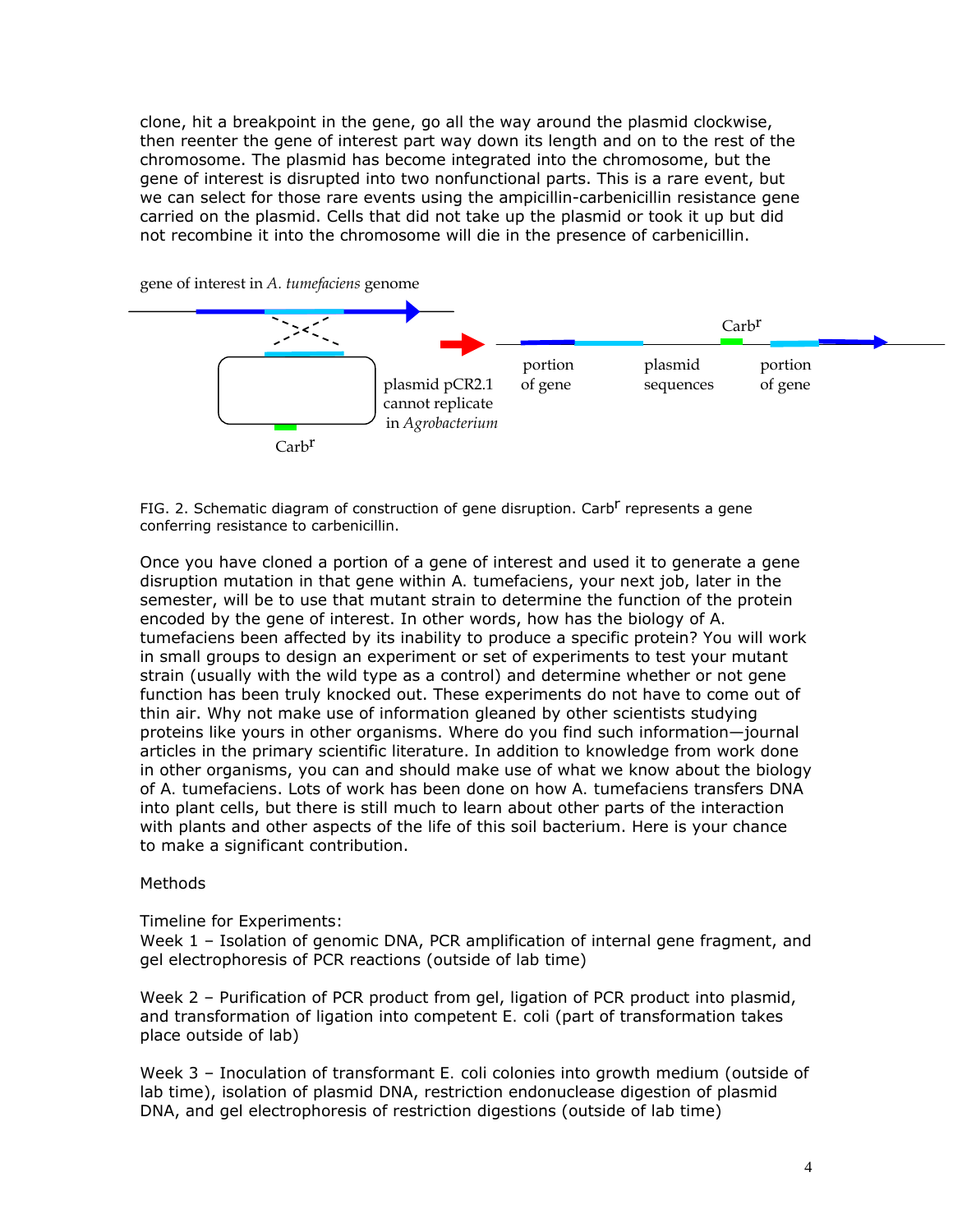Week 4 – Analysis of gel electrophoresis results and transformation of positive plasmid clone DNAs into competent *A. tumefaciens* C58 (part of transformation takes place outside of lab)

Week 5 – Restreaking of transformant *A. tumefaciens* C58 gene disruption mutants, brainstorming on possible experiments to test predicted gene function, and preparation of experimental materials

Weeks 6 and 7 – Experiments to test predicted gene function in *A. tumefaciens* C58 gene disruption mutants

Week 8 – Presentations on project

Genomic DNA Isolation:

Genomic DNA Isolation (instructions modified from QIAGEN DNAEasy kit manual; buffer ATL, proteinase K, buffer AL, buffer AW1, buffer AW2, and buffer AE solutions are included with the kit):

1. Transfer 1.5 ml of an overnight culture of *A. tumefaciens* C58 into a microcentrifuge tube and spin down the cells for 1 minute at maximum speed (16,000 rpm).

2. Discard the culture supernatant by gently pouring it into a biohazard bag (keep the pellet on the high side of the tube to avoid losing cells). Resuspend the cell pellet in 180 ul of buffer ATL. This is just a standard physiological buffer.

3. Add 20 μl of proteinase K solution and mix by vortexing briefly. Incubate the mixture at 55°C for 15 minutes. Proteinase K helps degrade the bacterial cell wall.

4. Vortex the tube for 15 seconds. Add 200 μl of buffer AL to the sample and mix thoroughly by vortexing, then incubate the sample at 70°C for 10 minutes. Buffer AL contains guanidine hydrochloride, a chaotropic salt which disrupts membranes and solubilizes lipids and proteins. (If you see a white precipitate after adding buffer AL, don't worry. Vortex the sample well and the material should dissolve during the incubation at 70°C. The precipitate does not interfere with genomic DNA isolation).

5. Add 200 μl of ethanol (96 to 100%) to the sample, and mix thoroughly by vortexing.

The ethanol helps with the solubilization of cellular materials that will allow the cell lysate to pass through the DNA-binding column easily.

6. Pipette the entire mixture into a DNAEasy spin column placed in a 2-ml collection tube (make sure you label the top of the spin column). Centrifuge the tube at 8,000 rpm  $(\sim 6,000 \times q)$  for 1 minute. The spin column contains specially-treated tiny silica beads which will bind nucleic acids preferentially under high salt conditions (which we have here).

7. Discard the flowthrough and collection tube into a biohazard bag, but DO NOT THROW AWAY THE SPIN COLUMN (IT HAS YOUR GENOMIC DNA). Place the spin column in a new 2-ml collection tube, add 500 μl of buffer AW1, and centrifuge at 8,000 rpm for 1 minute. Buffer AW1 is a wash buffer containing guanidine hydrochloride, ethanol, and high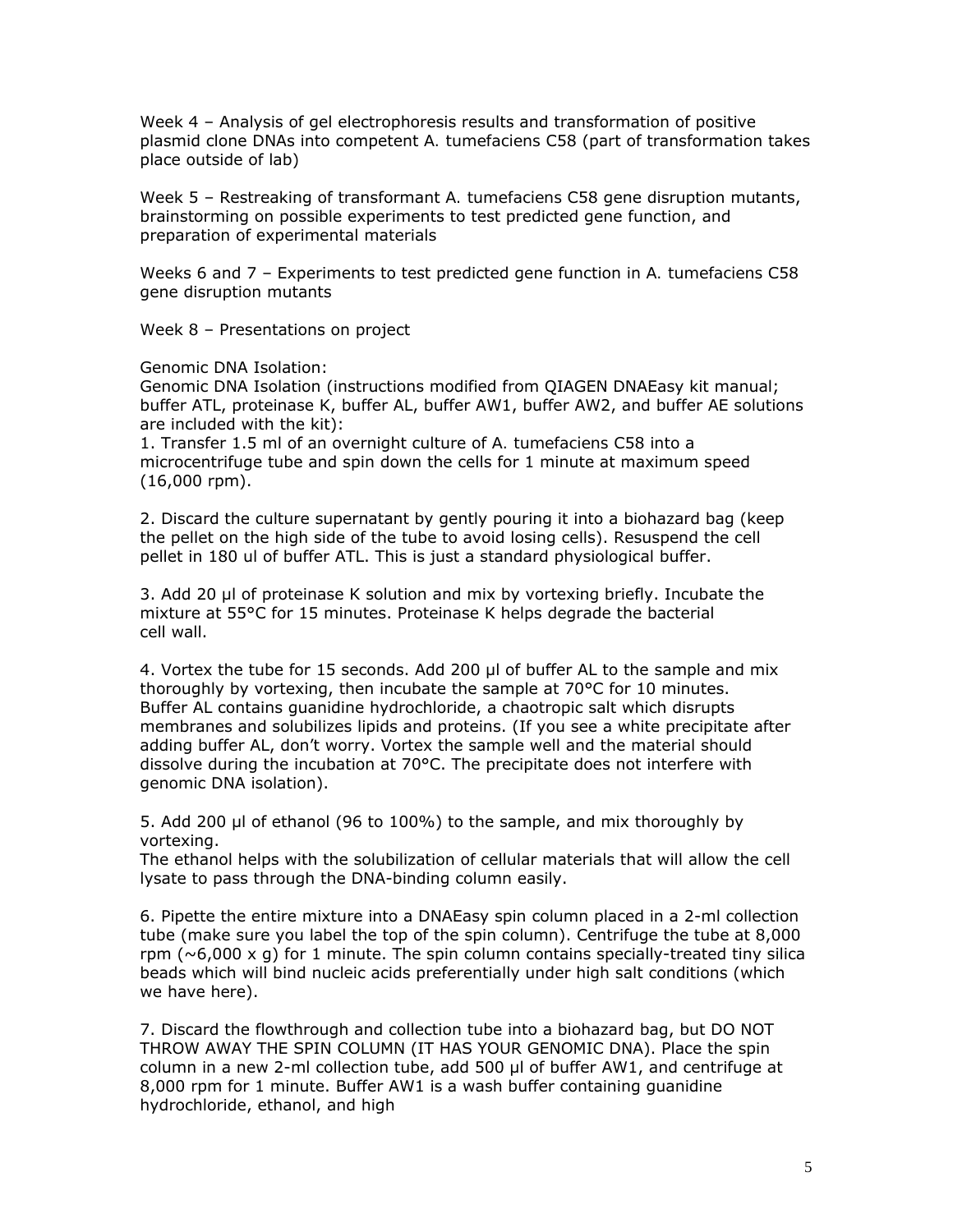salt to wash away unwanted proteins, etc., while allowing the genomic DNA to stay attached to the column material.

8. Discard the flowthrough and collection tube into a biohazard bag, but DO NOT THROW AWAY THE SPIN COLUMN (IT HAS YOUR GENOMIC DNA). Place the spin column in a new 2-ml collection tube, add 500 μl of buffer AW2, and centrifuge at 8,000 rpm for 3 minutes. Buffer AW2 is a high salt and ethanol wash buffer without guanidine hydrochloride. The extra spin time ensures that the wash buffer is removed completely before the elution step.

9. Very carefully, discard flowthrough and collection tube into a biohazard bag, (you don't want any liquid on the spin column). Place the spin column in a sterile microcentrifuge tube (properly labeled) and pipette 200 μl of buffer AE directly onto the top surface membrane of the spin column. Buffer AE is a very low salt buffer. Incubate at room temperature for 1 minute, then centrifuge for 1 minute at 8,000 rpm to elute the DNA from the column. NOW YOU WANT TO KEEP THE SOLUTION, SO THROW AWAY ONLY THE SPIN COLUMN AND KEEP THE TUBE CONTAINING THE DNA SOLUTION.

PCR Amplification of Internal Gene Fragments (Your instructor has already designed PCR primers for your gene of interest.):

1. Transfer a Ready-to-Go PCR bead to an appropriately-sized tube for your PCR thermocycler. Label the tube with the name of the gene for which you are amplifying an internal fragment.

2. To the PCR bead, add 22 μl of sterile distilled water, 1 μl of primer #1 for your gene of interest, 1 μl of primer #2 for your gene of interest, and finally 1 μl of *Agrobacterium* genomic DNA. Put your tube on ice until everyone is ready to place their tubes in the PCR thermocycler. After cycling is completed, reaction mixtures will be stored at –20°C.

3. Set up the PCR thermocycler for 1 cycle of 94°C, 3 minutes; then 30 cycles of 94°C, 30 seconds, 60°C, 30 seconds, 72°C, 1 minute; 1 cycle of 72°C, 5 minutes, and finally a 4°C hold. Start the run. Once the thermocycler heat block comes up to 80°C in the first cycle, add all the PCR reaction tubes to the heat block (be careful!). This is known as a hot start to ensure that all the genomic DNA denatures at the same time and the PCR primers bind to the proper targets at the first annealing step.

Gel Electrophoresis:

1. Add 5 μl of 5X loading buffer to each of your PCR reactions, mix, and spin down briefly in a microcentrifuge. Loading buffer consists of three components: (i) EDTA, which chelates magnesium, stopping any reaction of DNA with enzymes, (ii) glycerol, to make the density of the sample greater than the salt solution so that the sample will sink to the bottom of the hole, and (iii) a negatively charged blue dye (bromophenol blue) which enables you to monitor the loading process and the progress of the electrophoresis.

2. Practice loading samples into wells using the gel marked "practice" and the solution marked "practice sample." Don't worry about loading under buffer; the loading buffer makes the sample dense enough to sink to the bottom of a well. Load 25 μl into each of a couple of wells. Try to hold the end of your pipettor tip just into the top of the well. Don't jam it into the bottom of the well. Gently expel the sample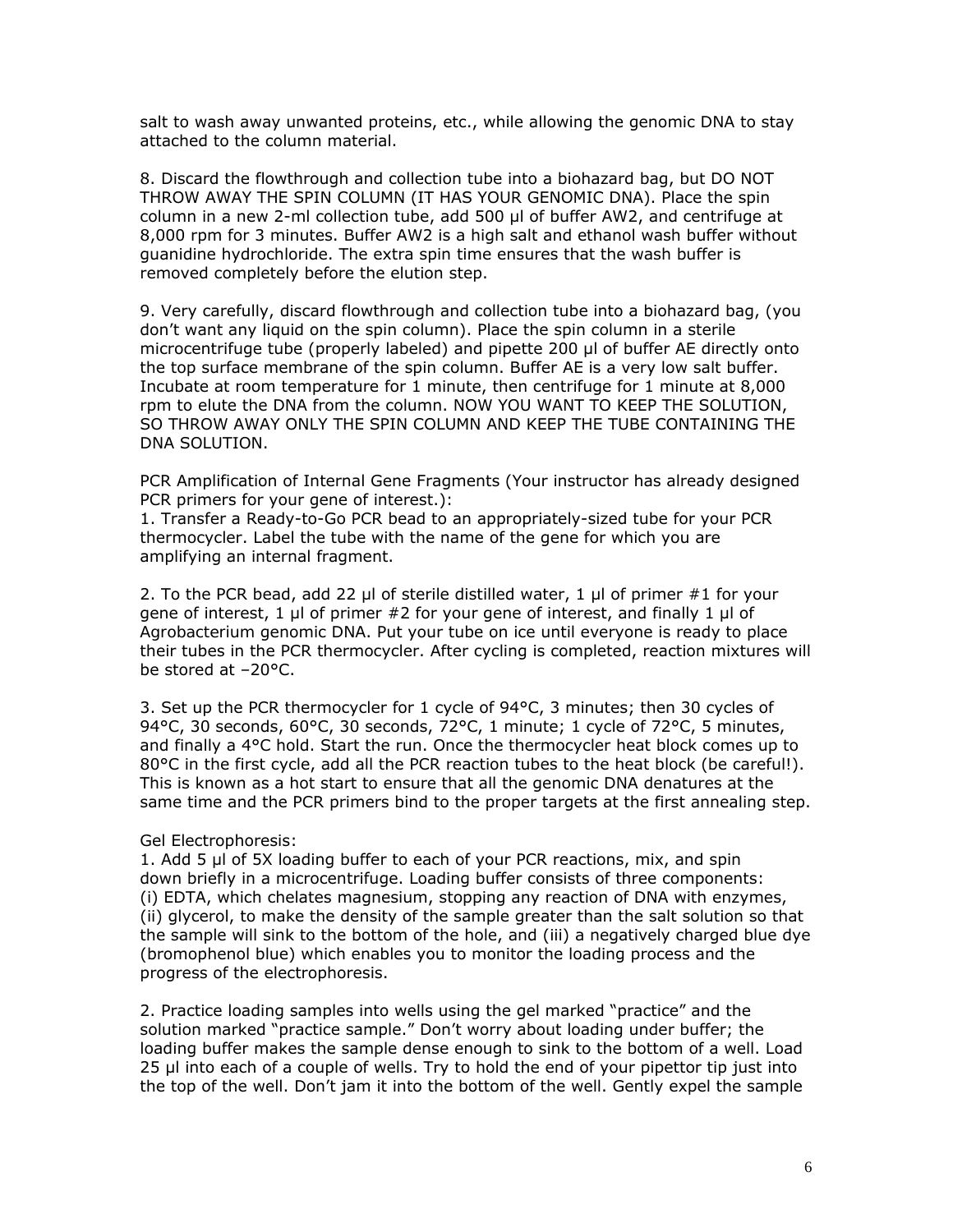into the well. When finished, keep your thumb depressed on the pipettor while you lift your hand up.

3. Load your PCR reactions (total of 30 μl per reaction) into separate wells on the gel. Obviously, it is essential to record carefully which sample went into which well! After everyone has loaded their samples and DNA standards have been loaded in additional wells, the gel is closed and the electricity is turned on. You won't be able to see the DNA move, but on a 1% agarose gel the blue dye will move towards the positive pole at about the same speed as a DNA fragment of 300 bp. When the dye nears the end of the gel, it's done. The gel is then stained with the fluorescent dye SYBR Green, a safer alternative to ethidium bromide, which binds to DNA and RNA. The gel is then ready to be photographed. PLEASE BE CAREFUL AROUND ULTRAVIOLET (UV) SOURCES SUCH AS TRANSILLUMINATORS. WHEN NOT SHIELDED BY A CAMERA HOOD OR UV-OPAQUE SCREEN, THESE SOURCES EMIT UV LIGHT THAT CAN BE MUTAGENIC TO YOUR CELLS. ALWAYS WEAR A FACE SHIELD, LAB COAT, AND GLOVES TO PROTECT YOURSELF. The electrophoresis takes several hours and the staining another 10 or 15 minutes. You therefore will probably not be around to see what happened to your gel, but you will get a picture of your gel results. REMIND YOUR INSTRUCTOR NOT TO THROW OUT THE GEL BECAUSE YOU WILL NEED TO CUT OUT SOME DNA FRAGMENTS LATER!

Cleanup of PCR Product (instructions modified from QIAGEN QIAQuick kit manual; buffer QG, buffer PE, and buffer EB solutions are included with the kit): 1. Looking at your stained gel, determine the fragment that represents your correct PCR product. Carefully using a safety scalpel or other approved safe cutting instrument, previously sterilized by ethanol wipe or dip, cut out the region you desire (REMEMBER THE WARNING ABOUT UV SOURCES—YOU WILL HAVE TO DO THIS WEARING A UV-OPAQUE FACE MASK WITH YOUR GEL ILLUMINATED BY A UV BOX). Transfer the gel slice(s) into a fresh labeled microcentrifuge tube.

2. Use an empty microcentrifuge tube to tare a microbalance, then weigh your tube. If your gel slice weighs more than 300 mg, you need to cut it in half, split it between two tubes, and reweigh the tubes.

3. Add 3 gel volumes of buffer QG. This means that if your gel slice weighed 200 mg, you would add  $3 \times 200 = 600$  µl of buffer OG to your tube. Incubate your tube at 55°C for 10 minutes or until your gel slice is fully dissolved, vortexing your tube briefly every 3 minutes.

4. Check the color of your solution. It should be yellow. If it is orange or violet, then add 10 μl of 3 M NaOAc, pH 5 (sodium acetate) to your tube to lower the pH. The binding of the DNA to the QIAquick column membrane is most efficient at a pH Less than 7.5. Buffer QC has a pH-sensitive color indicator.

5. Add 1 gel volume of isopropanol to your tube and mix by vortexing briefly. Place a QIAquick spin column in a collection tube, then pour your sample into the spin column.

6. Spin the tubes in a microcentrifuge at full speed for 1 minute to bind the DNA to the column matrix (silica-based material that binds DNA under high salt conditions).

7. Pull out the spin column and hold onto it while pouring the flowthrough into a biohazard bag. Return the spin column to the collection tube, then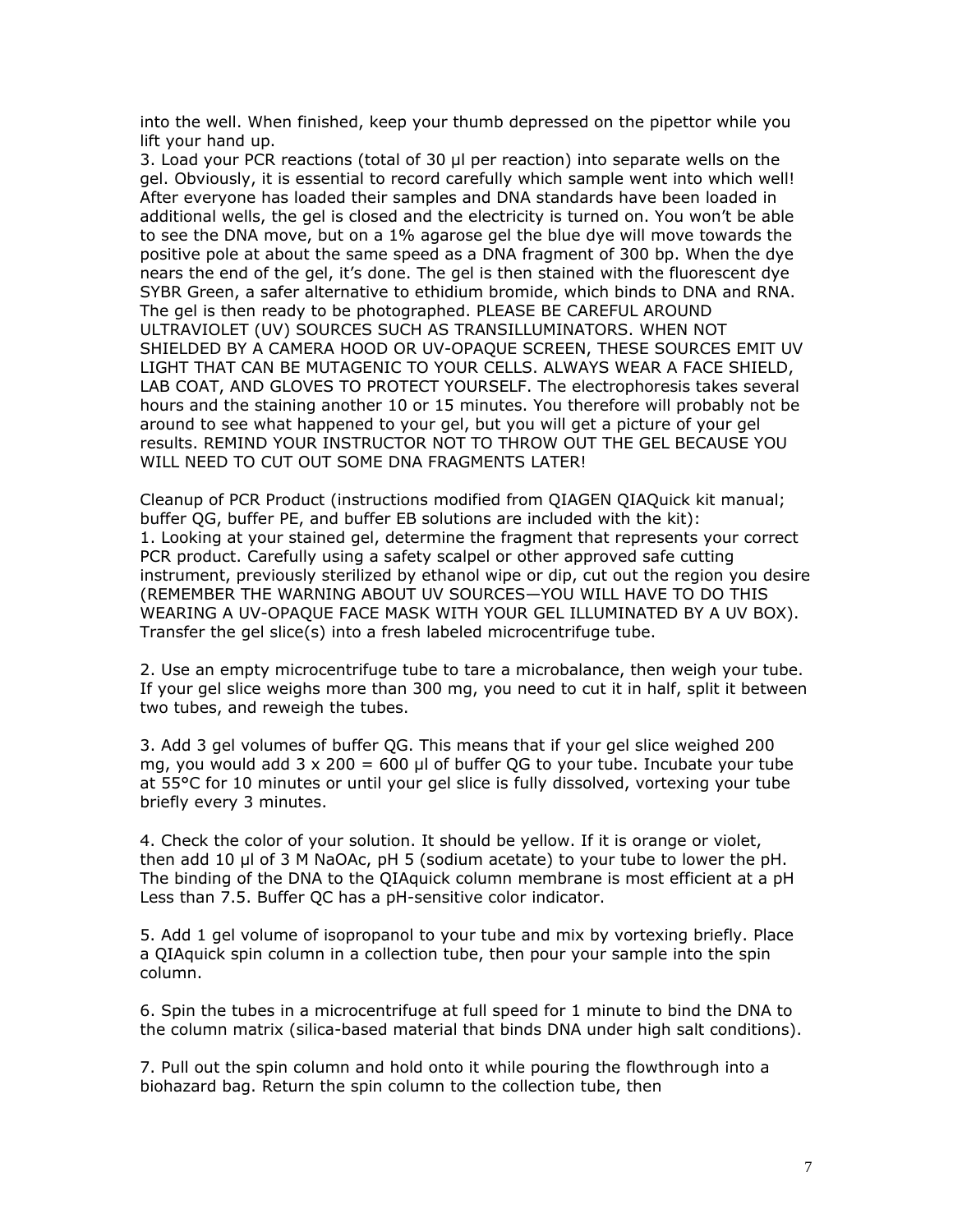pipette 500 μl of buffer QG into the spin column. This wash will help eliminate any last tiny pieces of agarose. Spin in a microcentrifuge at full speed for 1 minute.

8. Pull out the spin column and hold onto it while discarding the flowthrough into a biohazard bag. Return the spin column to the collection tube, then add 500 μl of buffer PE to each spin column and let the column stand for 5 minutes. This wash helps remove some of the salt while keeping the DNA bound to the column matrix. Spin in a microcentrifuge at full speed for 1 minute. Discard the flowthrough from the collection tube, return the spin column to the collection tube, and respin for 1 more minute.

9. Label a fresh sterile microcentrifuge tube. Throw away the collection tube and any flowthrough it contains into a biohazard bag, and place the dried spin column into a fresh sterile microfuge tube.

10. Add 20 μl of buffer EB to the spin column and let stand for at least 1 minute. The no-salt conditions of buffer EB bump the DNA off of the glass beads. Spin in a microcentrifuge at full speed for 1 minute. Throw away the spin column into a biohazard bag and close the microcentrifuge tube. You now have purified DNA ready for ligation.

Ligation of PCR Products into Plasmid Cloning Vector:

1. To a sterile microcentrifuge tube, add 4 μl of cleaned-up *Agrobacterium* PCR product, 1 μl of salt solution (1.2 M NaCl, 0.06 M MgCl2), and finally 1 μl of pCR2.1 plasmid vector (cut to expose 3' T overhangs and with topoisomerase already added to perform ligase function). Mix the solution very gently by moving your pipettor tip around, not by pipetting up and down.

2. Incubate at room temperature for at least 30 minutes (overnight is okay as well).

Transformation of Ligation Mixture into *E. coli*:

1. Thaw out a tube of chemically competent *E. coli* cells on top of ice (not in the ice) until liquidy, then place the tube into the ice.

2. Add 3 μl of ligation mixture to competent cells and mix very gently by moving your pipettor tip around, not by pipetting up and down.

3. Incubate transformation mixture on ice for 15 to 30 minutes.

4. Walk your ice bucket over to a heat block set at  $42^{\circ}$ C. Transfer your tube from the ice to the heat block for exactly 30 seconds and then place the tube back in the ice for 2 minutes.

5. Add 250 μl of SOC broth medium to the tube and shake the tube at 37°C for 1 hour.

6. Obtain two LBAmp + Xgal plates and label them on the bottom with your initials and the date.

7. Pipette 50 μl of the transformation mix onto one plate and the remainder onto the other plate. Sterilize a spreader and spread the liquid evenly over each plate surface. Incubate the plates at 37°C for 1 to 2 days.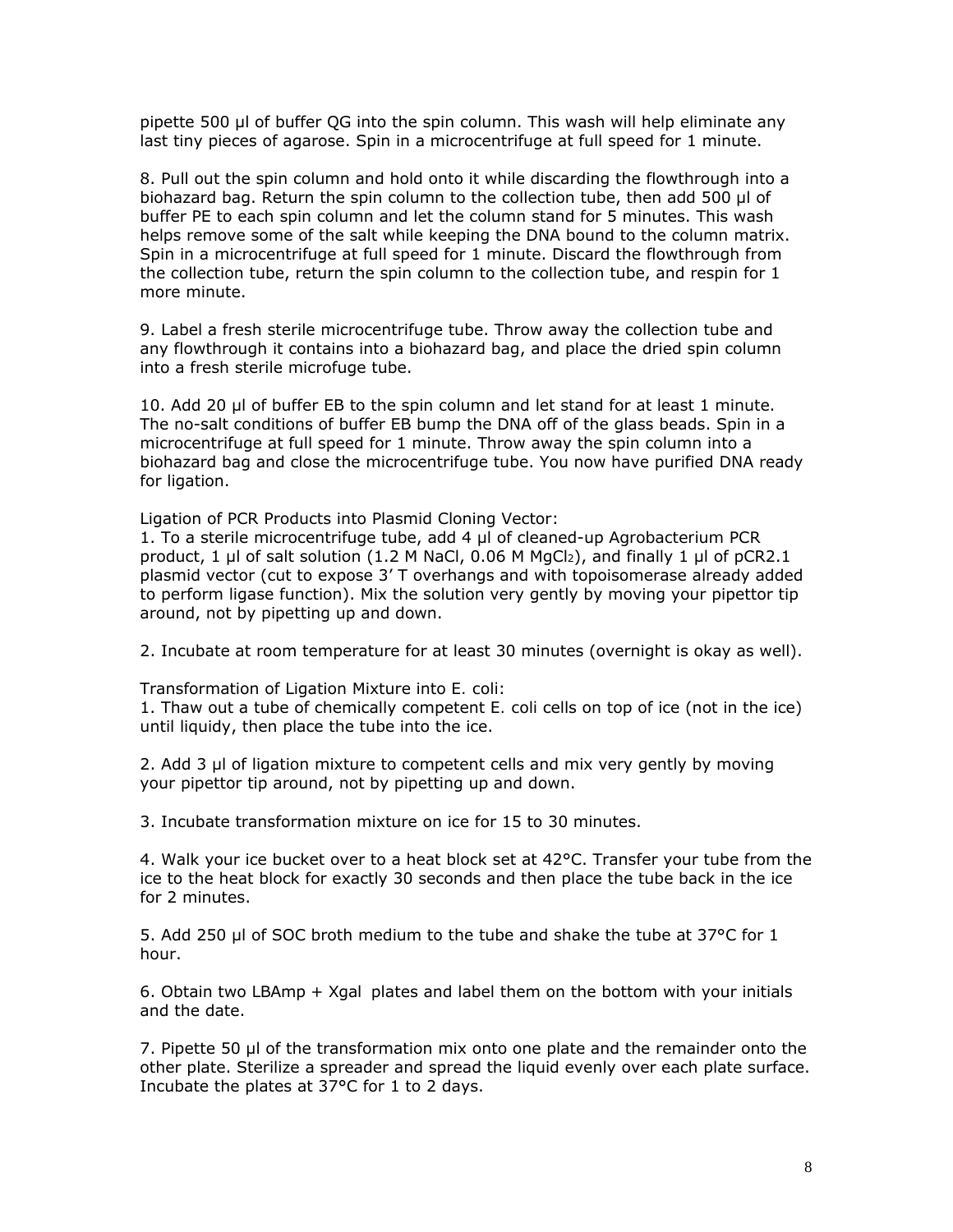Isolation of Plasmid DNA (instructions modified from QIAGEN QIASpin kit manual; buffer P1, buffer P2, buffer N3, buffer PB, and buffer PE solutions are included with the kit):

The day before lab. find three well-isolated large white colonies. For each colony, use a sterile toothpick to pick up a portion of the colony and inoculate a tube of LB broth containing 50 µg/ml ampicillin. Incubate the tubes in the shaking incubator overnight.

1. For each culture, label a sterile microcentrifuge tube (#1 through 3). Transfer the cultures into the microcentrifuge tubes.

2. Pellet the cells by spinning the tubes in a microcentrifuge for 1 minute at full speed (16,000 rpm).

3. Pour the supernatant into an autoclave bag. Resuspend each pellet in 250 μl of buffer P1. Buffer P1 is a weak buffer at physiological pH (7.5) and salt concentration. It also contains RNase that will degrade RNAs once the bacterial cells are broken.

4. Add 250 μl of buffer P2 to each tube and mix by gently inverting the tubes several times. The cell suspension should become viscous. The high pH and sodium dodecyl sulfate detergent in this buffer disrupt membranes and bacterial cell walls, and the detergent solubilizes proteins and lipids. The broken pieces of bacterial chromosome will denature at high pH and the strands will float away from each other. The two strands of the intact circular plasmid molecules cannot separate from each other very far (topologically linked).

5. Add 350 μl of buffer N3 to each tube and mix by gently inverting the tubes several times. The quanidinium salts in buffer N3 and the lowered pH (back to  $\sim$  7.5) leads the sodium dodecyl sulfate-solubilized material to form insoluble complexes and fall out of solution, accounting for the snowstorm going on in your microcentrifuge tubes. The huge single-stranded pieces of the bacterial chromosome will get caught up in the precipitating complexes, but the much smaller intact plasmid molecules will stay in solution and renature to a double helix conformation.

6. Spin the tubes in a microcentrifuge at full speed for 10 minutes to pellet the unwanted cell debris (proteins, lipids, and chromosome fragments). While tubes are spinning, label three spin columns and place each in a catch tube.

7. Carefully pour each supernatant into a spin column (sitting in a collection tube). The double-stranded plasmid DNA will bind to the tiny glass beads in the spin column under the high salt conditions of buffer P3, while RNA, ssDNA, proteins, and other cell components will not. Spin in a microcentrifuge at full speed for 30 seconds. Discard the flowthrough from the tube.

8. Add 500 μl of buffer PB to each spin column. This high salt wash helps clean away any contaminants from the bound plasmid DNA. Spin in a microcentrifuge at full speed for 30 seconds. Discard the flowthrough from the collection tube.

9. Add 750 μl of buffer PE to each spin column. This high salt and ethanol wash further cleans the bound plasmid DNA. Spin in a microcentrifuge at full speed for 30 seconds. Discard the flowthrough from the collection tube.

10. Without adding any additional buffer, spin the tubes in a microcentrifuge at full speed for 1 minute. Throw away the collection tube and any flowthrough it contains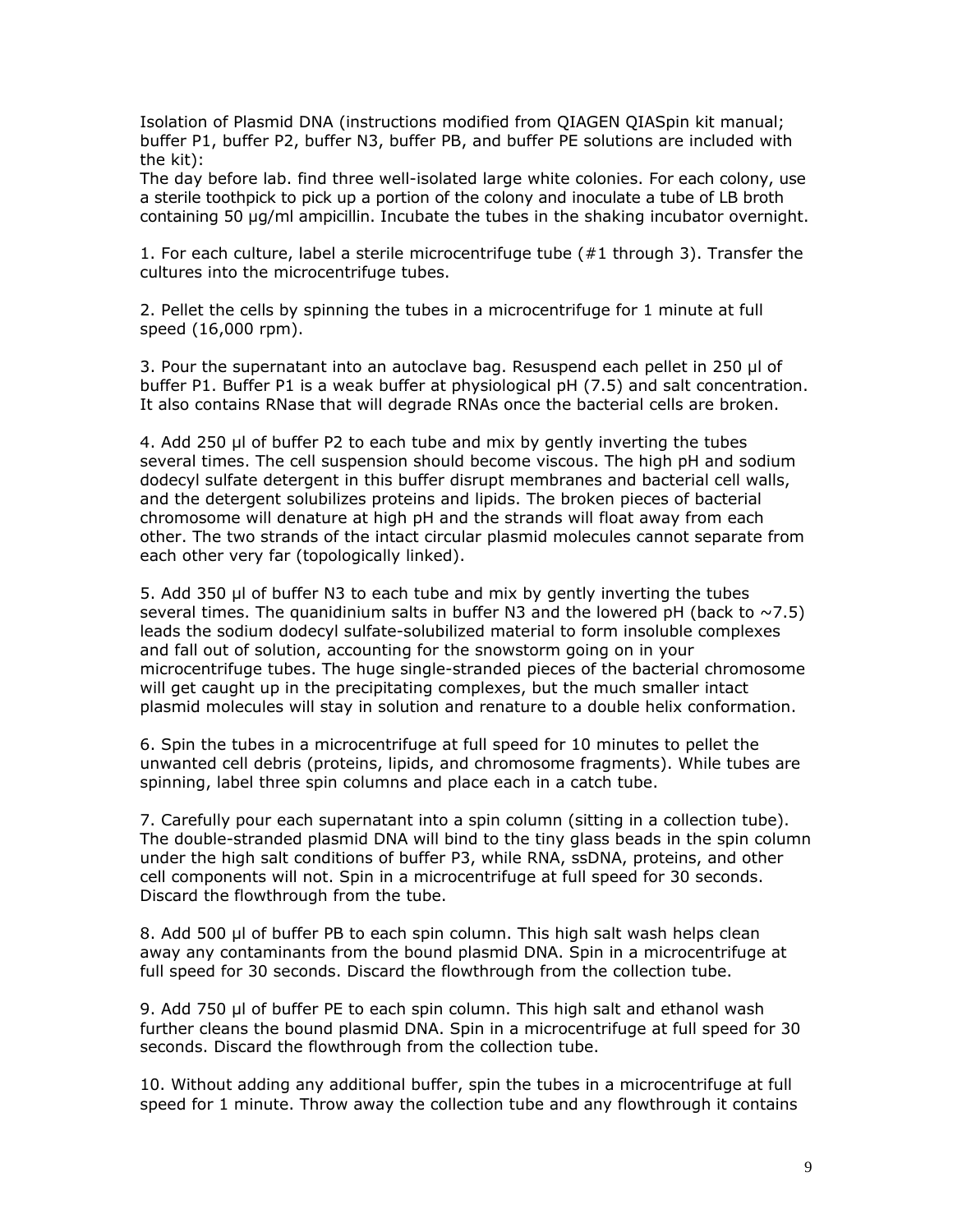and place the dried spin column in a labeled sterile microcentrifuge tube.

11. Add 50 μl of sterile water to each spin column and let stand for at least 1 minute. The low ionic strength conditions of the sterile water bump the plasmid DNA off of the glass beads. Spin in a microcentrifuge at full speed for 1 minute. Throw away the spin column, close the microcentrifuge tube. You now have purified plasmid DNA!

Restriction Enzyme Digestion of Plasmid DNA: 1. For each of your plasmid clones, label one tube with your initials and "Eco."

2. For each of your plasmid clones, add 17 μl of the plasmid clone solution to a labeled tube. Store the remainder of the DNA at -20°C until you are ready to transform *Agrobacterium*.

3. For each labeled tube, add 3 μl of the appropriate enzymes-plus-buffer mix (EcoRI in EcoRI digestion buffer). Incubate all tubes at 37°C for at least 2 to 3 hours.

Gel Electrophoresis:

1. Add 5μl of 5X gel loading buffer to each of your digested DNA samples, mix, and spin down briefly in a microcentrifuge.

2. Load your restriction digests (total of 25 μl per reaction) into separate wells on the gel. Obviously, it is essential to record carefully which sample went into which well! After everyone has loaded their samples and DNA standards have been loaded in additional wells, the gel is closed and the electricity is turned on. As noted with the previous gel electrophoresis description, please follow all safety precautions when staining and photographing gels.

Electroporation of Plasmid DNA into *A. tumefaciens* C58:

1. Once you have verified that one or more of your plasmid clones contains the proper insert fragment, place one of the corresponding uncut plasmid tubes on ice. Thaw out a tube of electrocompetent *A. tumefaciens* C58 cells on top of ice (not in the ice) until liquidy, then place the tube into the ice.

2. Add 3 μl of uncut plasmid DNA into the competent cells and mix very gently by gently tapping the tube on the bench top two or three times, not by pipetting up and down. Return cells to ice immediately and incubate on ice for 5 to 10 minutes.

3. Obtain an electroporation cuvette and place on ice. Transfer the cell-plus-DNA mixture into the cuvette, making sure to pipette the mixture into the small gap between the metal sides. Take your ice bucket over to the electroporator. Have a partner pick up 250 μl of sterile MG/L medium with a micropipette. Turn the electroporator on and bring the setting to "AGR" (or whatever corresponding setting works for *A. tumefaciens* on your electroporator). Transfer the electroporation cuvette out of the ice bucket and into the cuvette holder (the ridge on one plastic side of the cuvette will fit into the notch of the cuvette holder). Push the holder into the covered electroporator until the metal sides of the cuvette snap into place between the electrodes. Press and hold the pulse button until you hear a beep (and hopefully see no lightning bolt arc within your cuvette), then quickly remove the cuvette from the electroporator, add the 250 μl of sterile MG/L medium to the cells and then transfer the cell mixture to a clean microfuge tube or test tube. Label the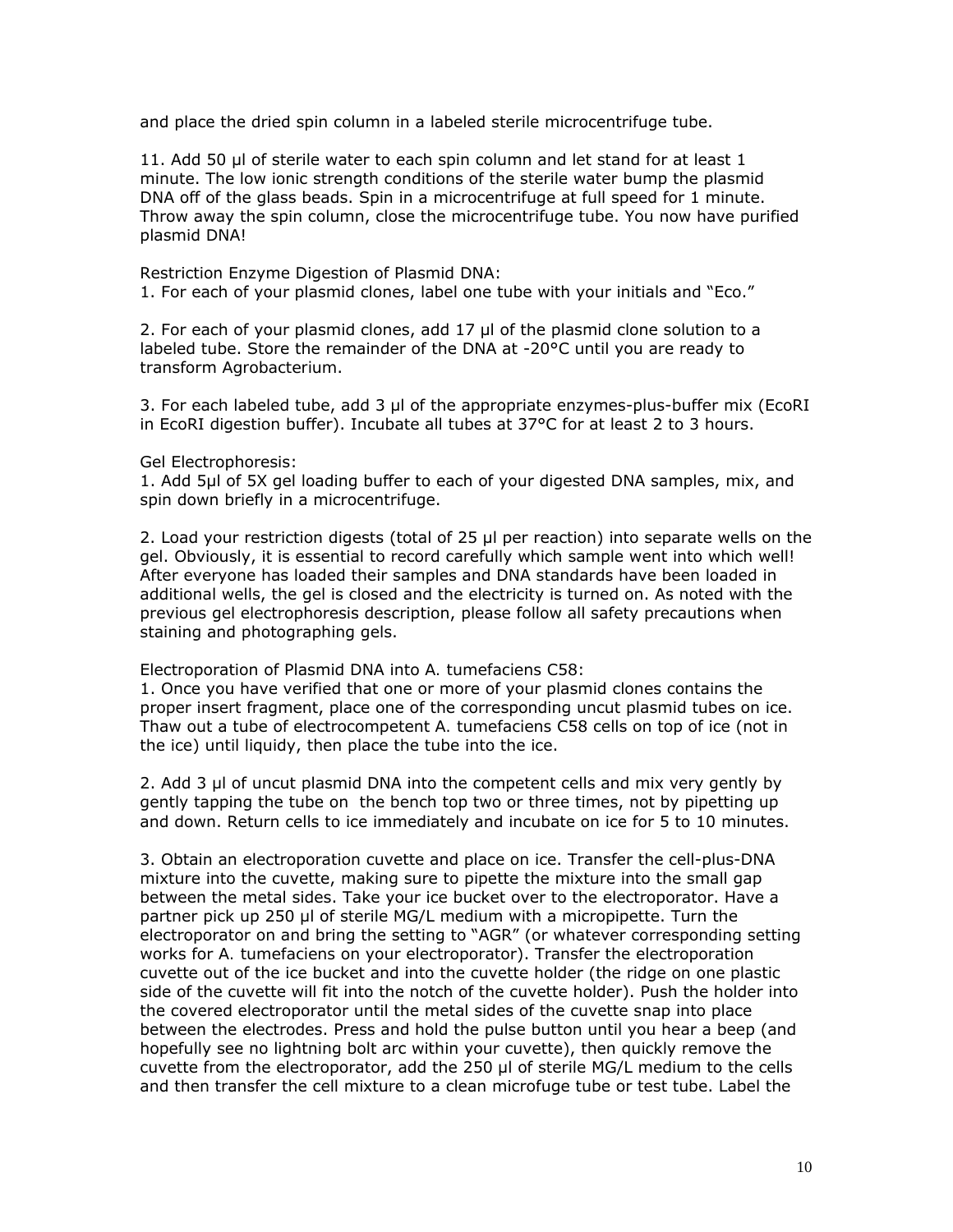tube and incubate the transformed cell mixture at 25 to 30°C for 2 to 3 hours with shaking.

5. Obtain two LB-plus-carbenicillin plates and label them on the bottom with your initials and the date.

6. Pipette 50 µl onto one plate and the remainder of the transformation mix onto the other plate. Sterilize a spreader and spread the liquid evenly over each plate surface. Incubate the plate upside down at 25-30°C for 3-5 days until colonies appear. These will be your mutant *A. tumefaciens* C58 cells in which your gene of interest has been disrupted.

#### Experimental design:

Your job over the next couple of weeks is to work with the *A. tumefaciens* C58 gene disruption mutant you generated. How has the biology of *A. tumefaciens* C58 been affected by its inability to produce a specific protein? You and your partner(s) need to first design 1-2 experiments to test your mutant strain and determine whether or not gene function has been truly knocked out. To get some ideas for your experiments, go to the research literature (in the library or on the Internet) and see how past researchers have tested the function of your gene of interest. Look for assays that are doable using the time, space, equipment, and supplies available to you. Good experiments might involve a growth curve using different media, sensitivity to different inhibitors, enzyme assays, and motility tests. Once you have some good ideas, sketch out an experimental plan and a list of materials needed. These will need to be checked off by your instructor before you proceed with your experiments. Good luck with your experiments and remember that you are learning something new about this organism!

#### **References:**

**Goodner, B., G. Hinkle, S. Gattung, N. Miller, M. Blanchard, B. Qurollo, B. S. Goldman, Y. Cao, M. Askenazi, C. Halling, L. Mullin, K. Houmiel, J. Gordon, M. Vaudin, O. Iartchouk, A. Epp, F. Liu, C. Wollam, M. Allinger, D. Doughty, C. Scott, C. Lappas, B. Markelz, C. Flanagan, C. Crowell, J. Gurson, C. Lomo, C. Sear, G. Strub, C. Cielo, and S. Slater.** 2001. Genome sequence of the plant pathogen and biotechnology agent *Agrobacterium*. Science **294:**2323–2328.

**Wood, D. W., J. C. Setubal, R. Kaul, D. E. Monks, J. P. Kitajima, V. K. Okura, Y. Zhou, L. Chen, G. E. Wood, N. F. Almeida Jr., L. Woo, Y. Chen, I. T. Paulsen, J. A. Eisen, P. D. Karp, D. Bovee Sr., P. Chapman, J. Clendenning, G. Deatherage, W. Gillet, C. Grant, T. Kutyavin, R. Levy, M.-J. Li, E. McClelland, A. Palmieri, C. Raymond, G. Rouse, C. Saenphimmachak, Z. Wu, P. Romero, D. Gordon, S. Zhang, H. Yoo, Y. Tao, P. Biddle, M. Jung, W. Krespan, M. Perry, B. Gordon-Kamm, L. Liao, S. Kim, C. Hendrick, Z.-Y. Zhao, M. Dolan, F. Chumley, S. V. Tingey, J.-F. Tomb, M. P. Gordon, M. V. Olson, and E. W. Nester.** 2001. The genome of the natural genetic engineer *Agrobacterium tumefaciens* C58. Science **294:**2317–2323.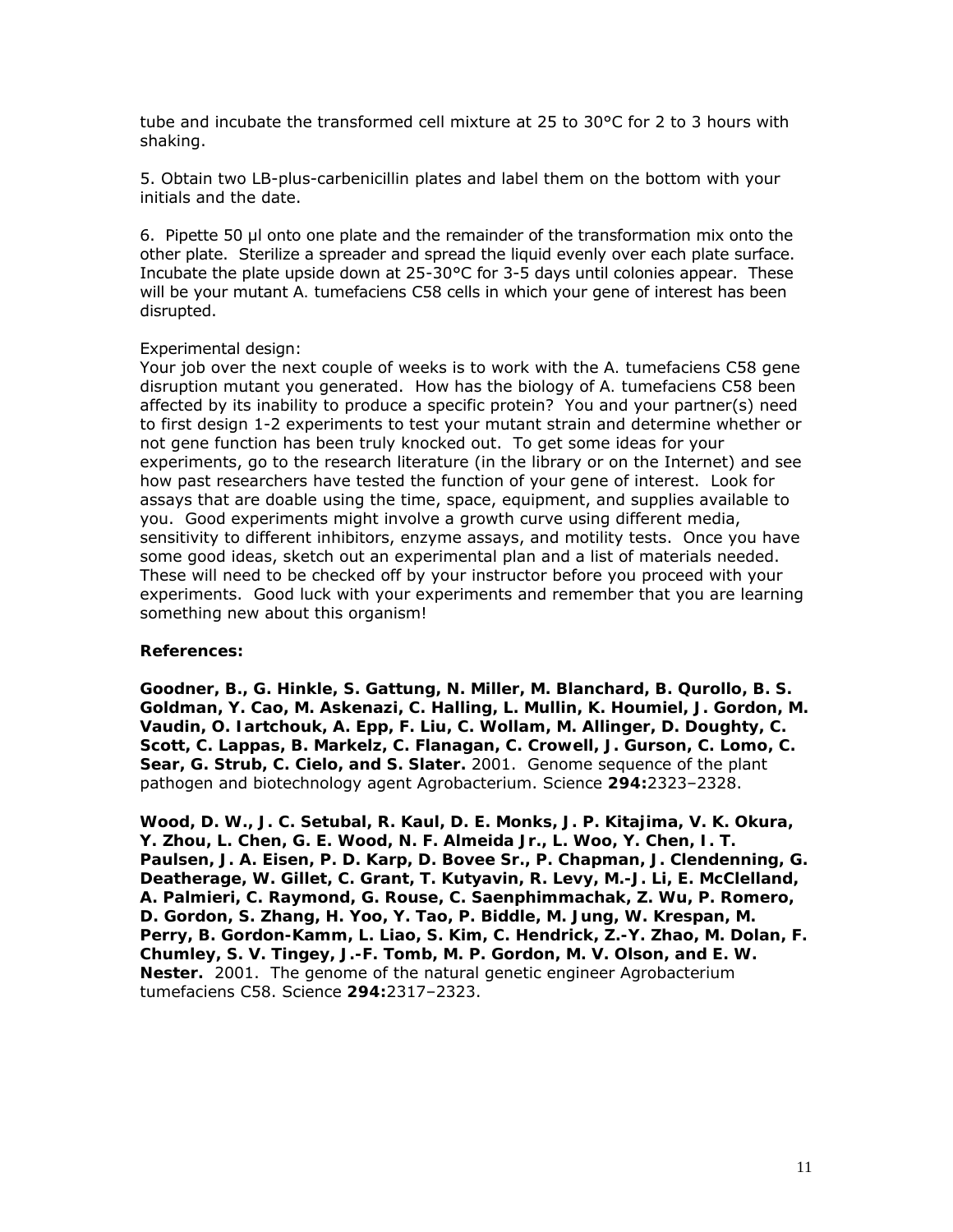#### **Testing the Predicted Function of Two Different Aconitases in** *Agrobacterium tumefaciens* **C58**

**Student Group from 2005 Molecular & Cellular Biology Course Hiram College, Hiram, OH**

**AGR\_L\_294: Aconitase II (AcnB)**

**AGR\_C\_4866: Aconitase (AcnA)**

 **According to the** *E. coli* **model, aconitase II catalyzes the conversion of citrate to isocitrate in the TCA cycle. Aconitase performs the same function, but is only active when the system is under stress, especially oxidative stress.**



 **Three gene disruption mutant strains were used: L294, C4866, and C235 (control).**

**Duplicates of each strain were grown in three growth media: M9 sucrose minimal media (MM), MM + .01 M citrate, and MM + .01 M isocitrate. All tubes had 10 ug/mL carbenicillin.** 

 **The cells were incubated for three days. Turbidity was measured with a**  spectrophotometer (OD<sub>600</sub>) approximately every four hours.

 **It was predicted that, compared with the control, the mutants without aconitase II would show severely reduced growth when cultured in minimal media. This reduction in growth would be reversed by the addition of isocitrate, but not by the addition of citrate.**

| Medium Used                    | Mutant Strain Used |       |                  |
|--------------------------------|--------------------|-------|------------------|
|                                | L <sub>294</sub>   | C4866 | C <sub>235</sub> |
| M9 minimal sucrose medium (MM) | 472                | .194  | .552             |
|                                | .437               | .198  |                  |
| MM + citrate added             | .357               | 174   | .801             |
|                                | .265               | .167  | .866             |
| MM + isocitrate added          | .354               | 214   | .804             |
|                                | .397               | .191  | .824             |

**Much of the data was unexpected**

 **The addition of isocitrate did not drastically improve the growth of the mutant strains being tested, although both citrate and isocitrate improved the growth of the control.**

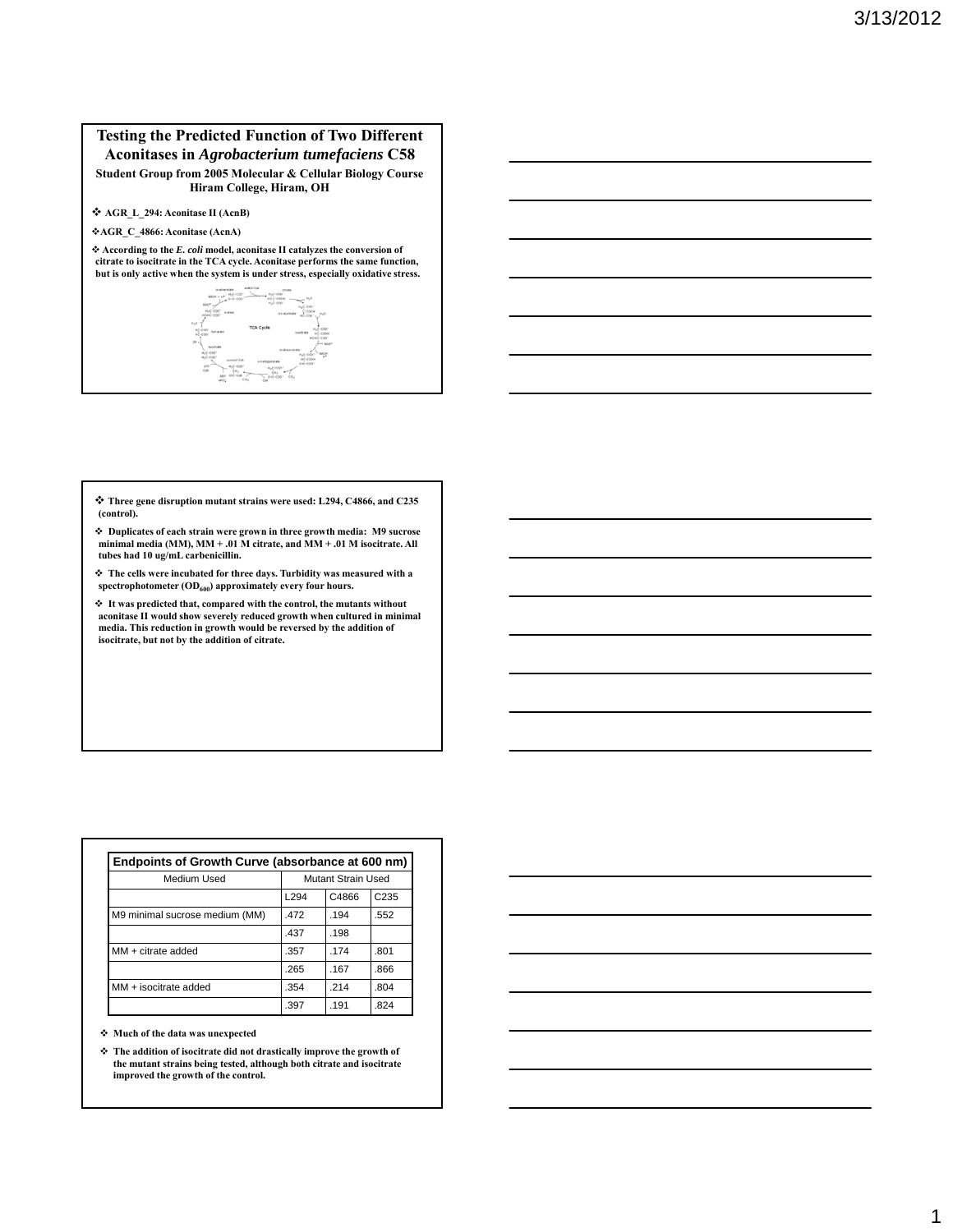**The addition of citrate and isocitrate may have inhibited the growth of the mutants being tested.**

 **This may be due to the deleterious effect of increased citrate concentrations. Some literature suggests that the cell detects oxidative stress by increased citrate levels. This would explain the reversed growth patterns of the L294 and C4866 strains.**

 **The control may have reduced the effect of the increased citrate levels by the formation of glutamate (by transamination of α-ketoglutarate). There is literature support for this mechanism, though it is somewhat sketchy.**

#### **References**

- Sugden A. C. *et al.* "Fuel-sensing mechanisms integrating lipid and carbohydrate utilization." Biochem. Soc. Trans. (2001) 29, (272–278) (Printed in Great Britain) http://www.biochemsoctrans.org/bst/029/0272/bst0290272.htm
- Helling, R. B. "Pathway Choice in Glutamate Synthesis in *Escherichia coli.*" J Bacteriol. 1998 September; 180(17): 4571–4575. http://www.pubmedcentral.nih.gov/articlerender.fcgi?artid=107469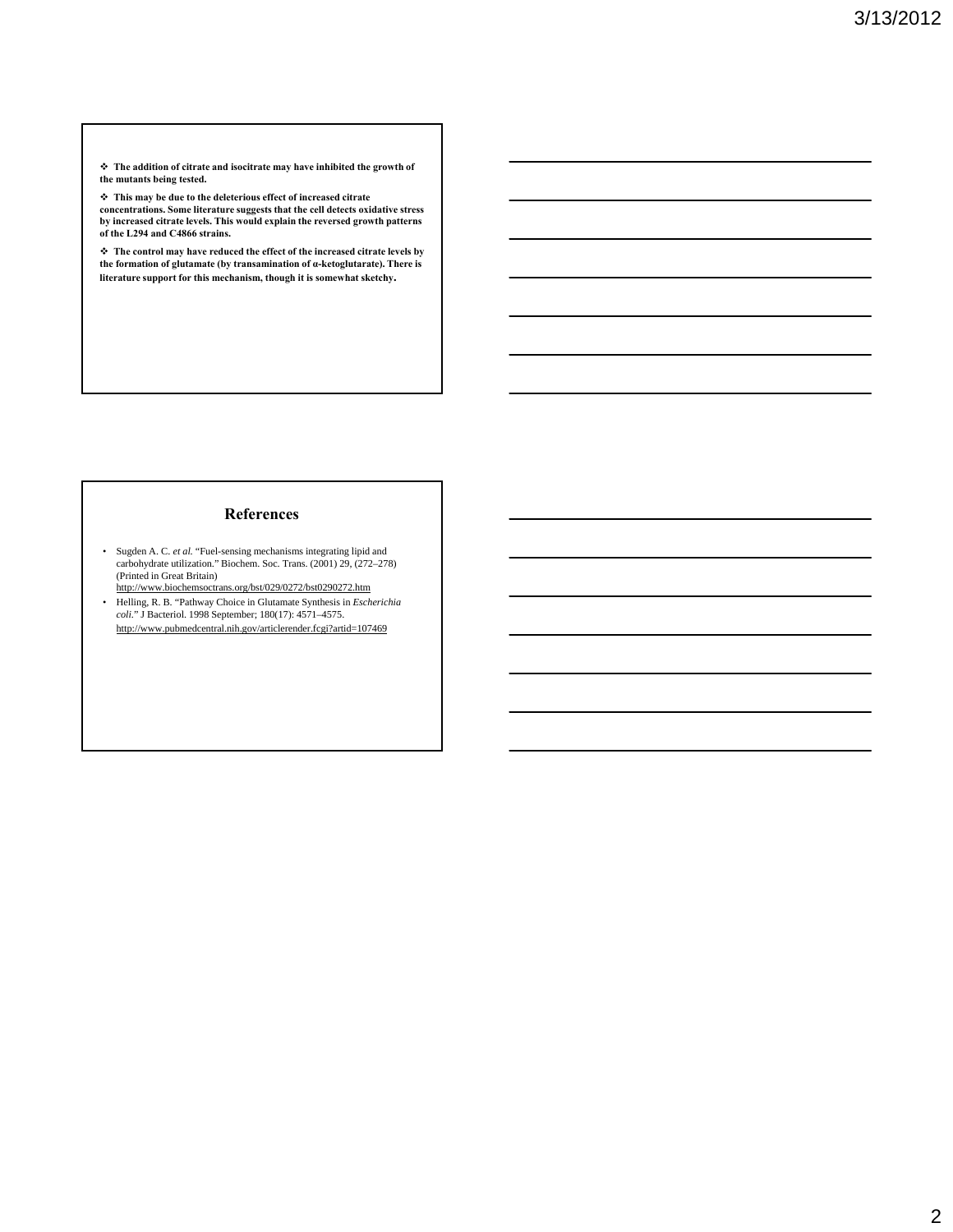#### **Testing the Possibility that Aconitases Control Motility in** *Agrobacterium tumefaciens* **C58**

#### **Student Group from 2005 Molecular & Cellular Biology Course Hiram College, Hiram, OH**

**AGR\_C\_4866 encodes AcnA, AGR\_L\_294 encodes AcnB**

 **Aconitase is a monomeric iron\_sulphur protein that catalyzes interconversion of citrate to isocitrate in the citric acid cycle. A second function is a post-transcriptional regulation of Aconitase's own synthesis and of other cellular activities such as motility.** 

 **Hypothesis: Based on the** *E. coli* **model, one or both of the** *Agrobacterium* **aconitase mutants will have less motility than wildtype. ROS** 

 $\bigoplus_{\text{AcnB}}$ 

**Figure 1: Regulatory pathway for** *FliC* **production in** *E. coli***. An acnB- mutant of** *E. coli* **is hypomotile compared to wildtype.**  $\rightarrow$  Apo-AcnB  $\bigcirc$ <br>FtsH  $\bigcirc$   $\rightarrow$   $\sigma$ <sup>32</sup>  $\bigoplus_{\text{DnaK}} \xrightarrow{\text{D}\bullet} \text{Flic}$ 

#### **Methods for Measuring Motility**

**Overnight cultures of wildtype, C4866- mutant, & L294- mutant were adjusted to same OD, spun down in microfuge, and resuspended in buffer**

#### **Bridge Method:**

**Prepared three 1.5% agar plates, each divided with half water agar and half LB agar**

**Two filter strips per plate were placed as bridges over the two media Cells from each strain were spotted on opposing ends of filter paper and incubated under room temperature for a few days**

#### **Swarm Method:**

**Prepared three 0.3% agar plates Cells from each strain was spotted three times on the plate and incubated at room temperature for a few days**

#### **Stab Method:**

**Motility agar is a deep tube of solid growth medium with low agar % Motility agar contains TTC as an indicator to help see cells Cells from each strain inoculated with needles in a vertical stab and incubated at room temperature for a few days**

**If one or both of the aconitases in** *Agrobacterium* **act like aconitase from E. coli, then mutating their gene will stop the function of the protein, and so the mutant strain will show less motility.**

**Table 1: Average Diameters of Growth Spots For Each Strain on Swarm Plates.**

| <b>Strain</b>         | Average Diameter ( $N = 3$ )<br>After Two Days (mm) | Average Diameter $(N = 3)$<br>After Three Days (mm) |
|-----------------------|-----------------------------------------------------|-----------------------------------------------------|
| C58 wildtype          | 3.7                                                 | 6.6                                                 |
| AGR L 294-<br>mutant  | 3.4                                                 | 4.9                                                 |
| AGR C 4866-<br>mutant | Too large to measure,<br>circles merged together!   | Too large to measure,<br>circles merged together!   |

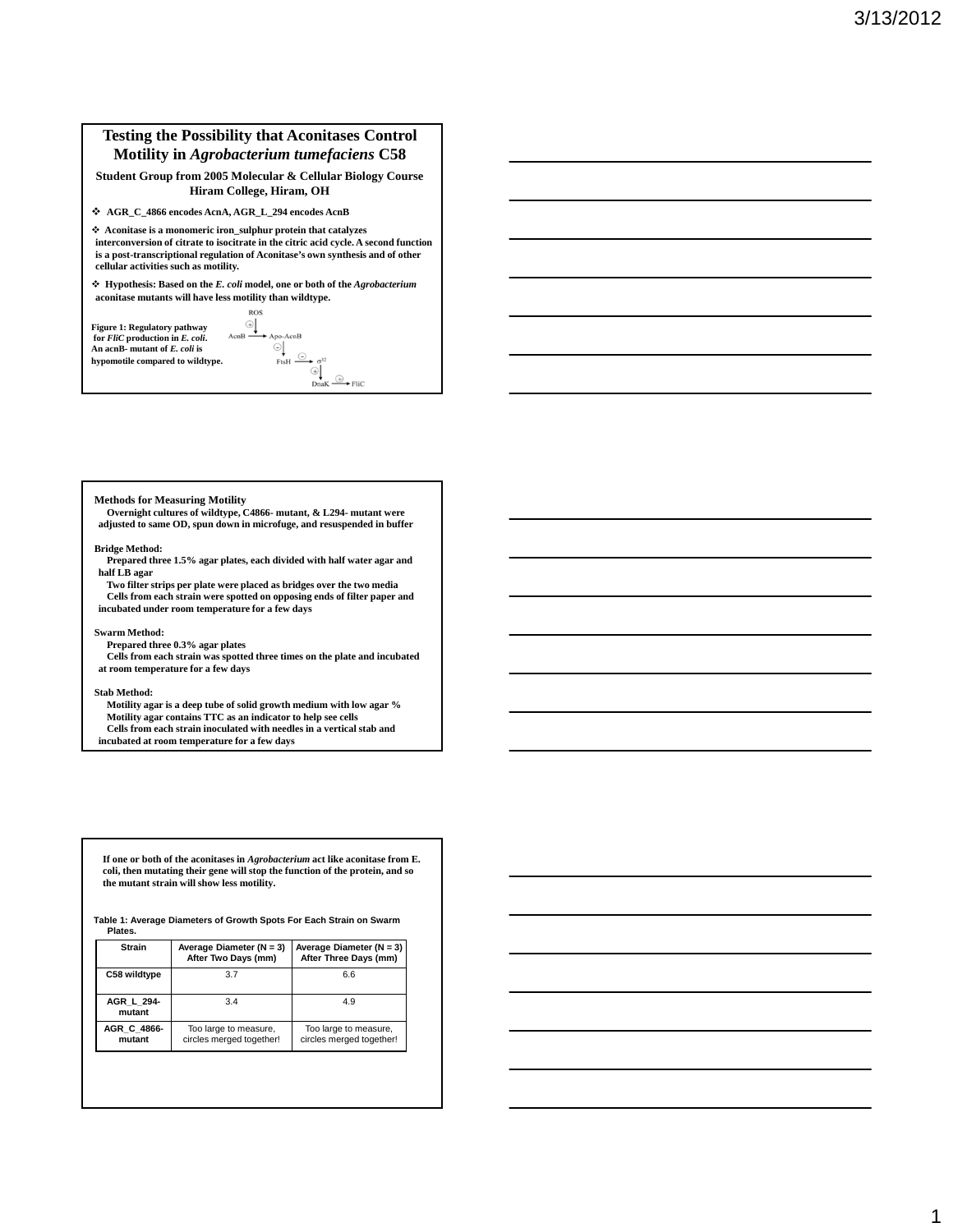





 **Prediction: Mutation in one or both genes encoding aconitase will cause less motility.**

**Actual Result: Mutation in gene for Aconitase A causes more motility.**

 **Present Conclusion: AGR\_C\_4866 mutated gene showed opposite results from expected.**

 **Future Experiment: Test other mutant strains to confirm that wildtype C58 is motile but less so than AGR\_C\_4866 mutant. If so, then AGR\_C\_4866 has a different effect on motility than** *E.coli***, and maybe different function.**

**References**:

**Tang, Yue, J. R Guest et al(2004) Post-transcriptional regulation of bacterial motility by aconitase proteins.** *Microbiology* **51: 1817-26. Tang, Y., and Guest, J.R. (1999) Direct evidence for mRNA binding and post-transcriptional regulation by** *E.coli* **aconitases.** *Microbiology* **145: 3069- 3079.**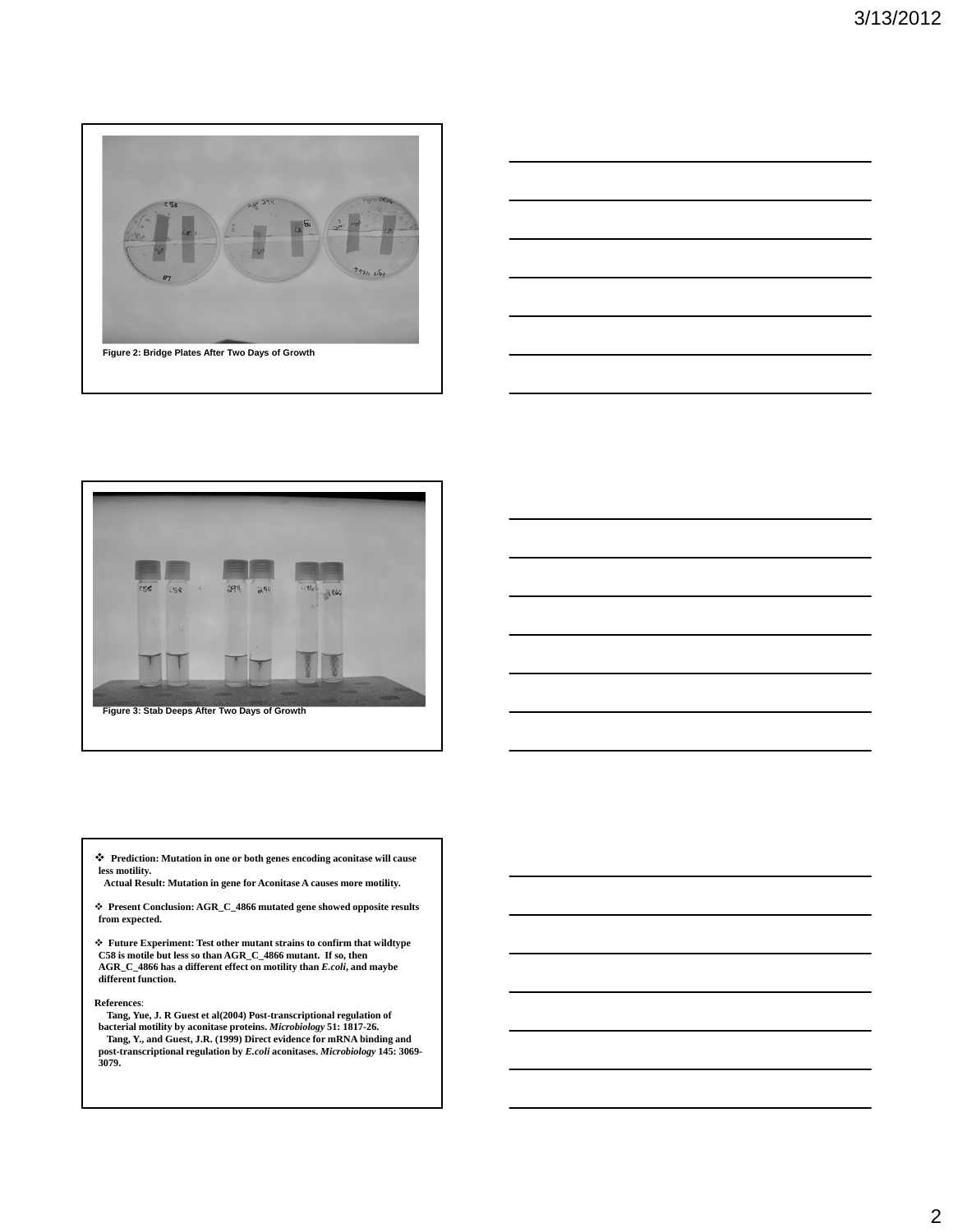## **Testing the Impact of pH on the Growth of Several Response Regulator Mutants of** *A. tumefaciens* **C58**

### **Student Group from 2005 Molecular & Cellular Biology Course Hiram College, Hiram, OH**

- **C58 wild type grew best in pH 5.5 as opposed to its typical growth in neutral conditions. Mutant #2 (Gene 970) showed considerably less growth than the other mutants in acidic conditions. Moreover mutant #2 (Gene 970) showed the least growth besides mutant # 3 (Gene 2466) which was disregarded because it did not begin with a sufficient amount of cells as all others.**
- **Gene 970 is most likely involved in acid tolerance. Also mutant #2 (Gene 50) was predicted to be responsible for acid tolerance, grew considerably well in pH 5.5. Perhaps this gene isn't directly responsible for acid tolerance but rather in the regulation of acid tolerance, possibly as an inhibitor in the expression of the responsible gene. Therefore if this was true and the inhibitor was eliminated, cells could adjust to their environment more effectively. In order to further test for acid tolerance we could test the pH of the media over the span of cell growth. Also we could increase the acidity of the media to pH 4 in order to amplify the effect of gene knockouts responsible for acid tolerance. LIRAM ENOMICS INITIATIVE**
- **We thought testing different pH levels were important because some two component systems were thought to be responsible for acid tolerance.**
- $\diamond$  **Our experiment was to test the growth under acidic, basic, and neutral conditions in LB rich media. The pH range was 5.65 to 8.44, while utilizing neutral 7 as the control group. The growth was routinely checked at 4-5 hour time intervals for 39.58hrs.**
- $\diamond$  **Only mutant 10 was suspected to grow worse under the varied conditions, because of its proposed acid tolerance function.**



**Figure 1**: Growth of Wild type C58 in Various pH Conditions





**Figure 4**: Growth Curve of Selected Mutants and Wild type C58 in LB with pH 8.5.

**Figure 2**: Growth Curve of Selected Mutants and Wild type C58 in LB with pH 7



**Figure 3**: Growth Curve of Selected Mutants and Wild type C58 in LB with pH 5.5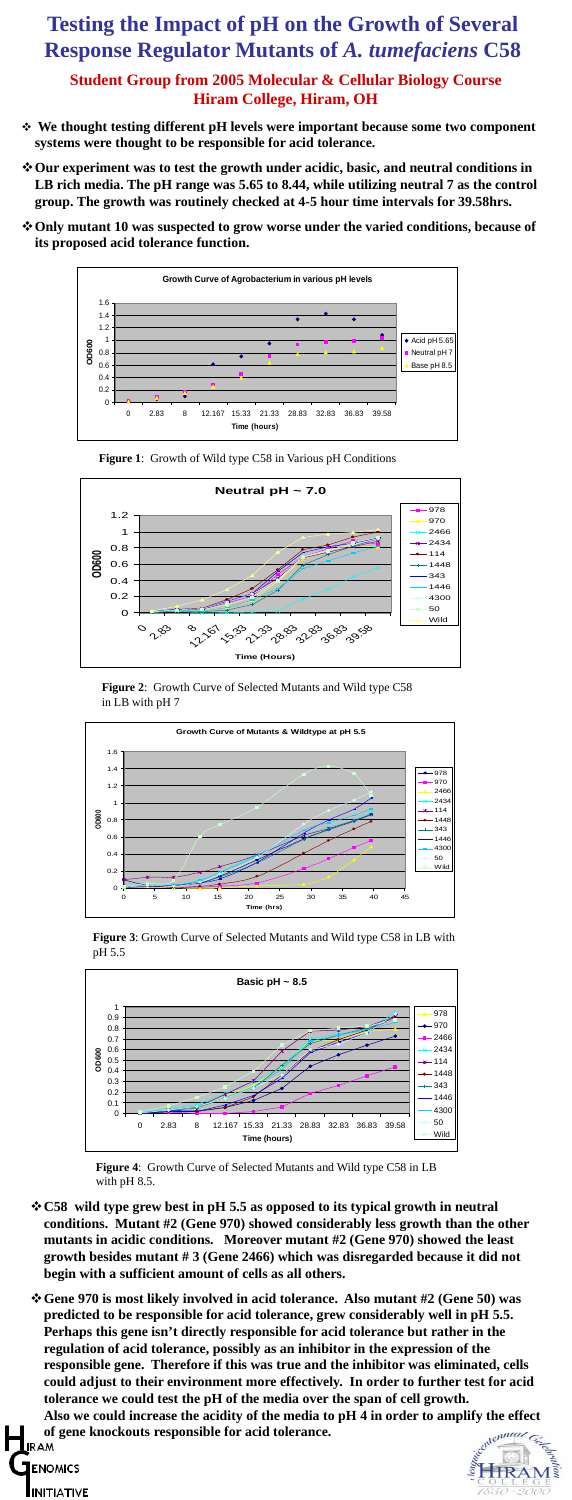# **Testing the Impact of Different Nitrogen Sources on the Growth of Several Response Regulator Mutants of** *A. tumefaciens* **C58**

**Student Group from 2005 Molecular & Cellular Biology Course Hiram College, Hiram, OH**

- $\triangle$  **Nitrogen is essential in cell processes and its presence or lack thereof can affect growth and function. Some nitrogen sources are more efficient than others and the rate of growth of cells can be observed in different nitrogen sources.**
- **Our growth curve experiment involved the rate of growth of 10 different mutant genes and a wildtype of** *Agrobacterium tumefaciens* **in a variance of three nitrogen sources, ammonia, nitrate and glutamate, over the course of 70 hours. The growth was done in test tubes with a minimal media, a nitrogen source, and a strain of the mutant gene, whose absorbance values were recorded at approximately four hour intervals.**
- **We predict that gene 1446 and 1448 will behave differently compared to the wildtype because we knocked out their expected functions involving nitrogen.**